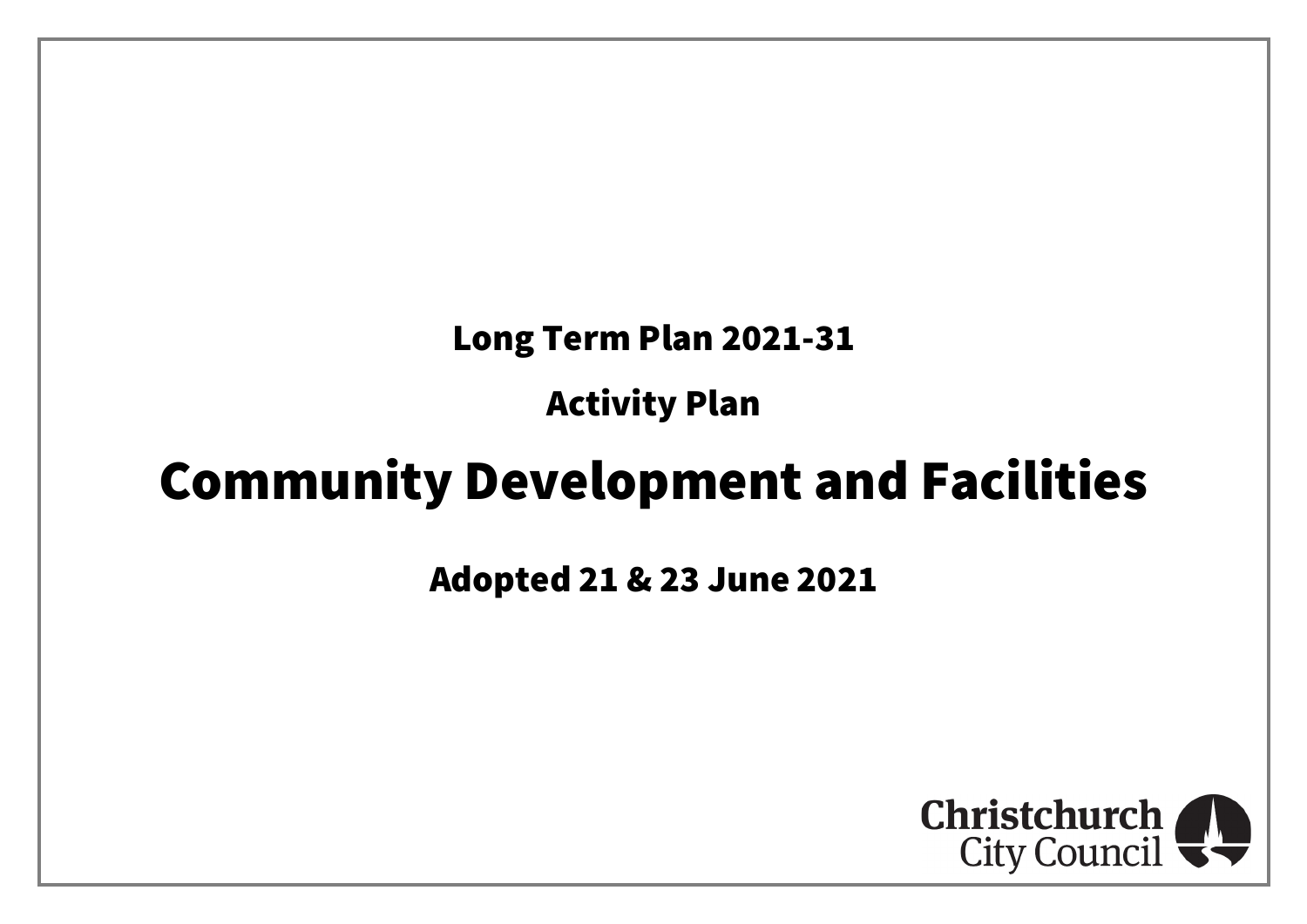### Approvals

| Role                     | Position                                                | Name            | For Draft LTP |                  |
|--------------------------|---------------------------------------------------------|-----------------|---------------|------------------|
|                          |                                                         |                 | Signature     | Date of sign-off |
| General Manager          | <b>GM Citizens &amp; Community</b>                      | Mary Richardson |               | 10 February 2021 |
| Finance Business Partner | <b>Finance Business Partner</b>                         | Michael Down    |               | 3 February 2021  |
| <b>Activity Manager</b>  | Head of Community Support, Governance &<br>Partnerships | John Filsell    |               | 01/02/2021       |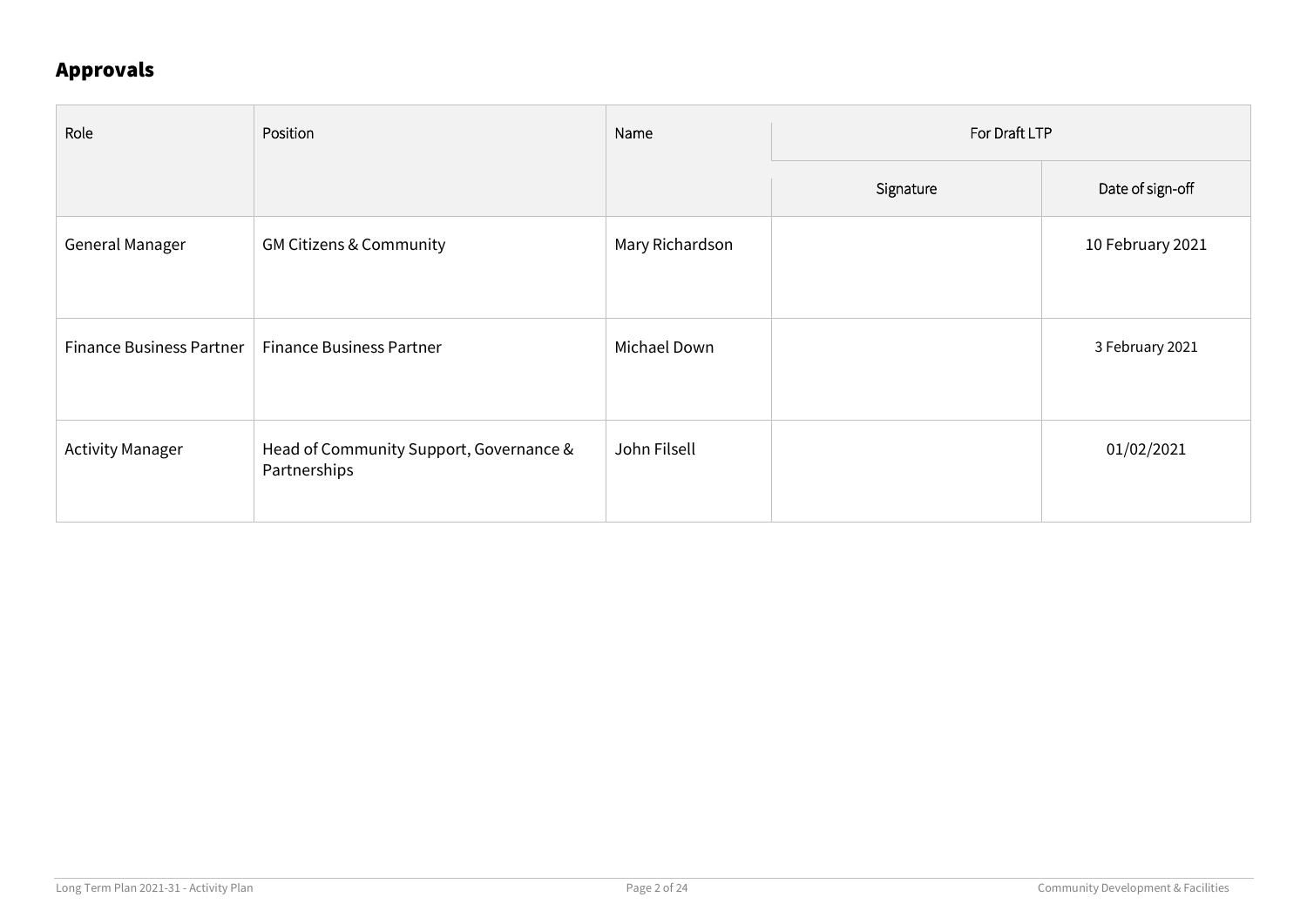### **Table of Contents**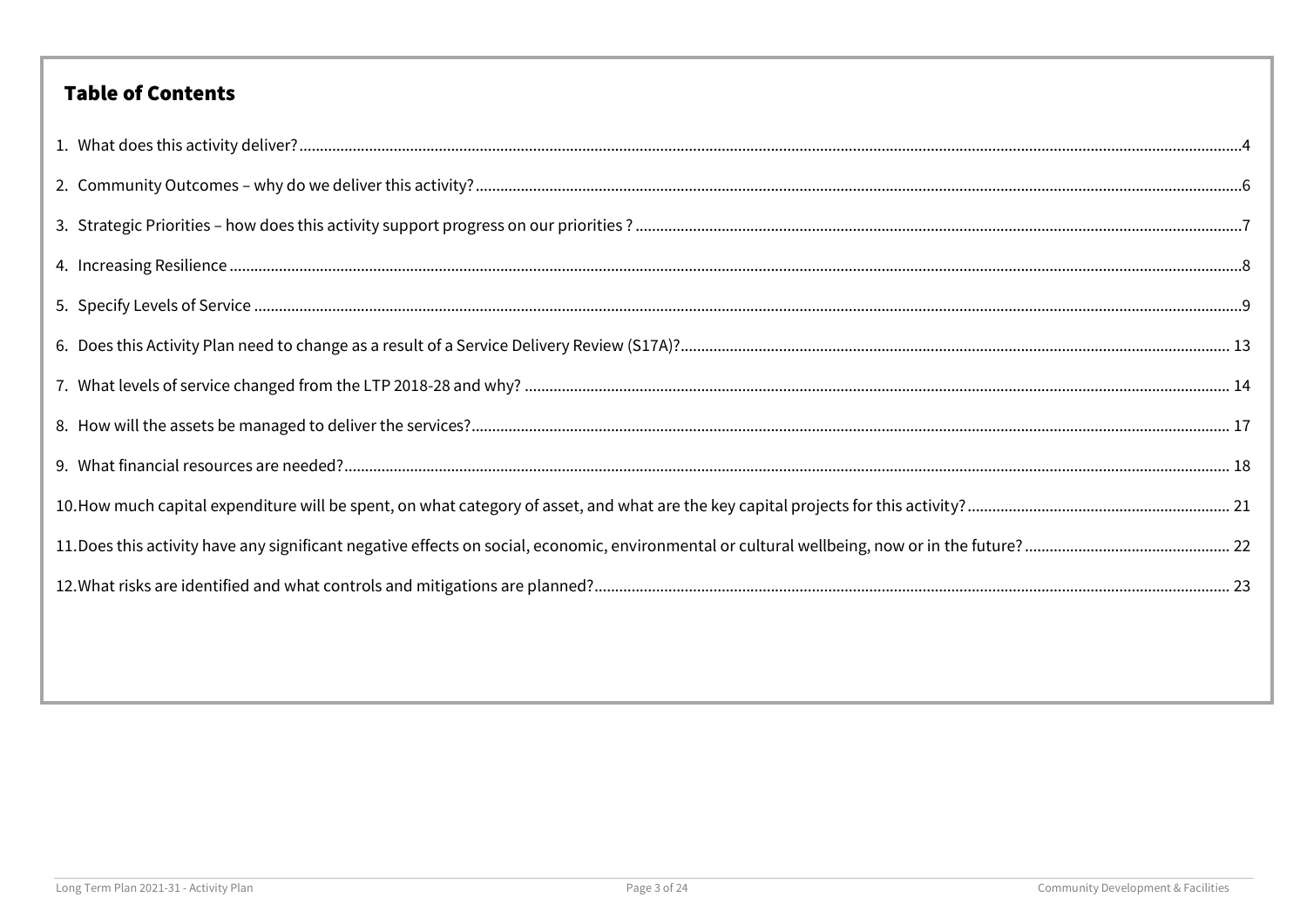### <span id="page-3-0"></span>**1. What does this activity deliver?**

Christchurch is made-up of many different communities, whether based on location, interests, differences, strengths or identities. The diversity of these groups and their collective strengths and differences make Christchurch an outstanding and attractive place in which to live, work, play and visit.

This activity co-ordinates and provides direct Council support and assistance to these many different types of communities, with a goal of developing their capabilities and capacity in order to not only realise local aspirations, but to also enable them to provide community services beyond those offered directly by the Council. This activity enhances connections and cohesion within and between communities, and plays an important role in facilitating their ability to contribute to all forms of local decision-making and community action.

The close connections and relationships that the staff develop with these groups is used to inform and provide context for advice to elected members and other parts of the Council to assist with decision-making. In addition, a direct and unique contribution informed by grass roots knowledge and research is made to inform Council policies and programmes and support Council's vision. Sector groups are supported to develop their own strategies and plans for action.

By enabling communities, this activity helps build cohesion, connectedness, resilience, wellbeing and increased self-sufficiency into our city. More recently it supports a response to climate change and recovery fron the social and economic effects of the COVID-19 response.

This activity works colaboratively with other Council units like Parks, Recreation-Sport-Events, Libraries and Transport,and includes the following services:

#### **1. Community Development and Recreation**

- o Provides community development support to metropolitan and locally focused organisations through the Community Partnerships & Planning and Community Teams.
- o Develops community activation, local capability & capacity building, supports community based partnership projects, and provides coaching and advice.
- o Works in partnership with a number of Council units including Parks, Transport, Recreation-Sport-Events and Libraries to develope synergies and provide a joined-up approach.
- o Supports localism and local capacity buiding in terms of geographical local communities and communities of shared interest.
- o Partners with communities to build connectedness and capacity to respond to climate change and ultimately resilience.
- $\circ$  Grows strong communities by providing and supporting opportunities for community recreation activities and events.
- o Contributes a grass roots community perspective and context to the development of Council strategies and policies, such as multi-culturalism, accessibility, arts & creativity, heritage and safety.
- o Offers opportunities for encouraging and facilitating active civic participation in community activities.
- o Provides advice to Council, Committees and Community Boards on social and local issues.
- $\circ$  Builds a strong governance base in communities through mentorship and learning opportunities.
- o Targets community wellbeing by involving citizens in green space development in urban areas.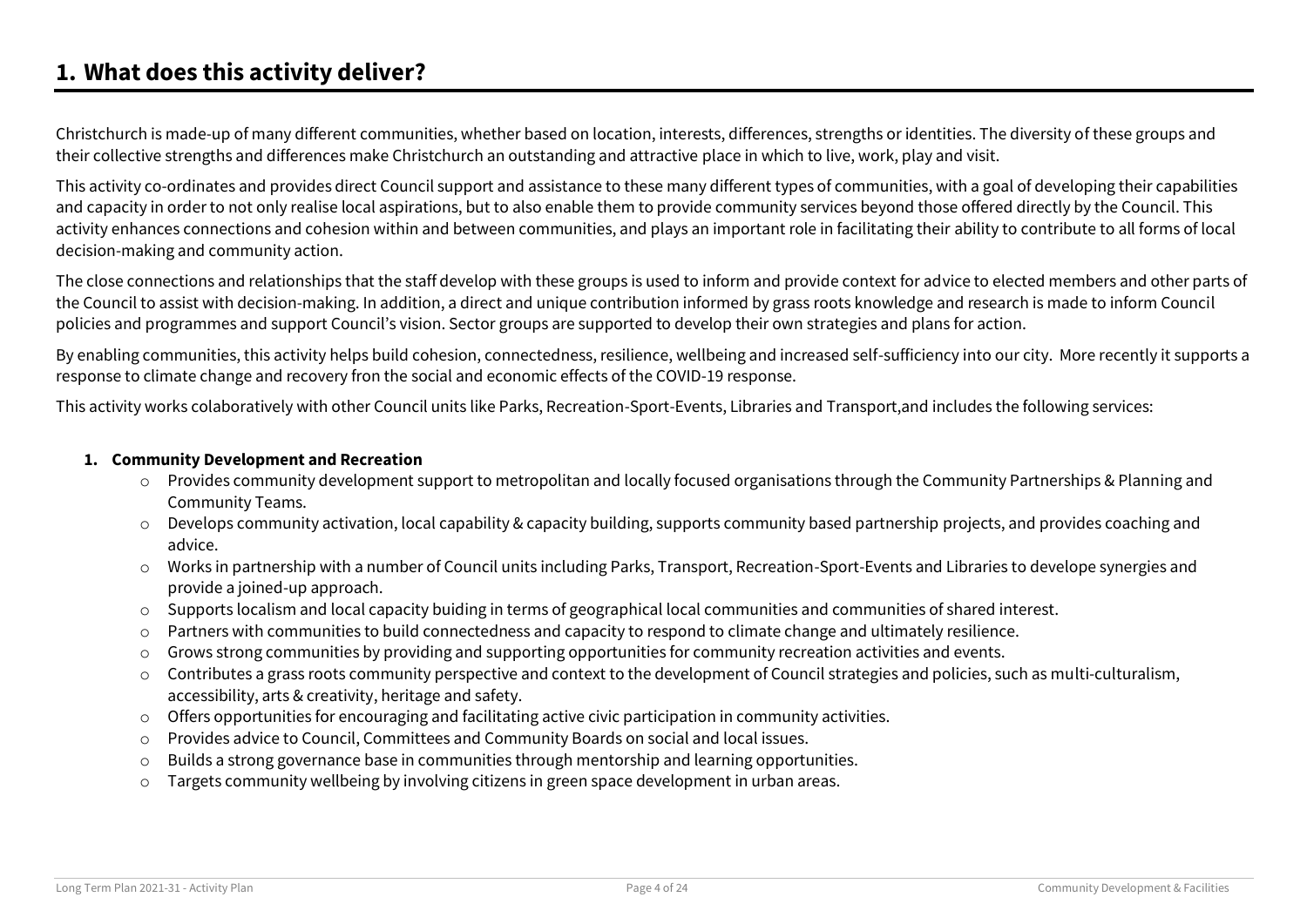#### **2. Community Grants, Funding & Loans**

- o Provides and administers grants, funding and loans to community organisations, on behalf of Council and other funding bodies, such as the Strengthening Communities grants funding programme.
- o Builds and leverages relationships between all parts of Council and other funding organations for a coordinated approach optimising value.
- Supports and advises community organisations of all sizes and backgrounds on funding issues and opportunities.
- o Advises Councillors and Community Board members on the eligibility and relative merits of applications.

#### **3. Community Facilities**

- $\circ$  Provides a network of community facilities which support the achievement of community development goals regarding their activation. Facilities include, community centres, halls, volunteer libraries and early learning centres; some have heritage values.
- o Partners with community organisations to operate facilities where possible, including community centres, volunteer libraries and early learning centres.

#### **4. Graffiti Team**

- o Coordinates volunteers, secures third party sponsorship, tracks and identifies graffiti, deploying professionals and volunteers to remedy.
- o Supports businesses and individuals to remove and eradicate graffiti.
- o Delivers education and prevention programmes to schools.

#### **Snapshot of Provision & Use for 2019/20**

- 300+ community based and metropolitan non-government organisations provided with coaching, advice, capability and capacity development support.
	- o During the COVID-19 lockdown period Community Development teams made contact with over 230 community organisations city wide to assess the current and anticipated impact of COVID-19 on their future. The results of this will be used to inform recovery planning..
- S10M multi faceted community grants/loans funding programme administered in a manner to optimise its value.
	- $\circ$  2051 applications received and individually assessed annually resulting in an average of 1,300 grants.
	- $\circ$  Strengthening Communities Funding granted to initiatives that generate over 2,300,000 volunteer hours.
- Council provides a network of 91 community facilities including, community centres, halls, volunteer libraries and early learning centres, provided across Christchurch.
	- $\circ$  Approximately 75 community facilities are managed in partnership with local community organisations (81%).
	- o This activity supports delivery of the Council's heritage strategy: Our Heritage, Our Taonga Heritage Strategy 2019–2029 as it includes seven facilities having heritage status in the Heritage New Zealand List and a further 24 have been identified as having historic significance.
- Council's Graffiti team received 17,388 reports of tagging and worked with community partners to deliver 12,970 hours of volunteer help in removing it.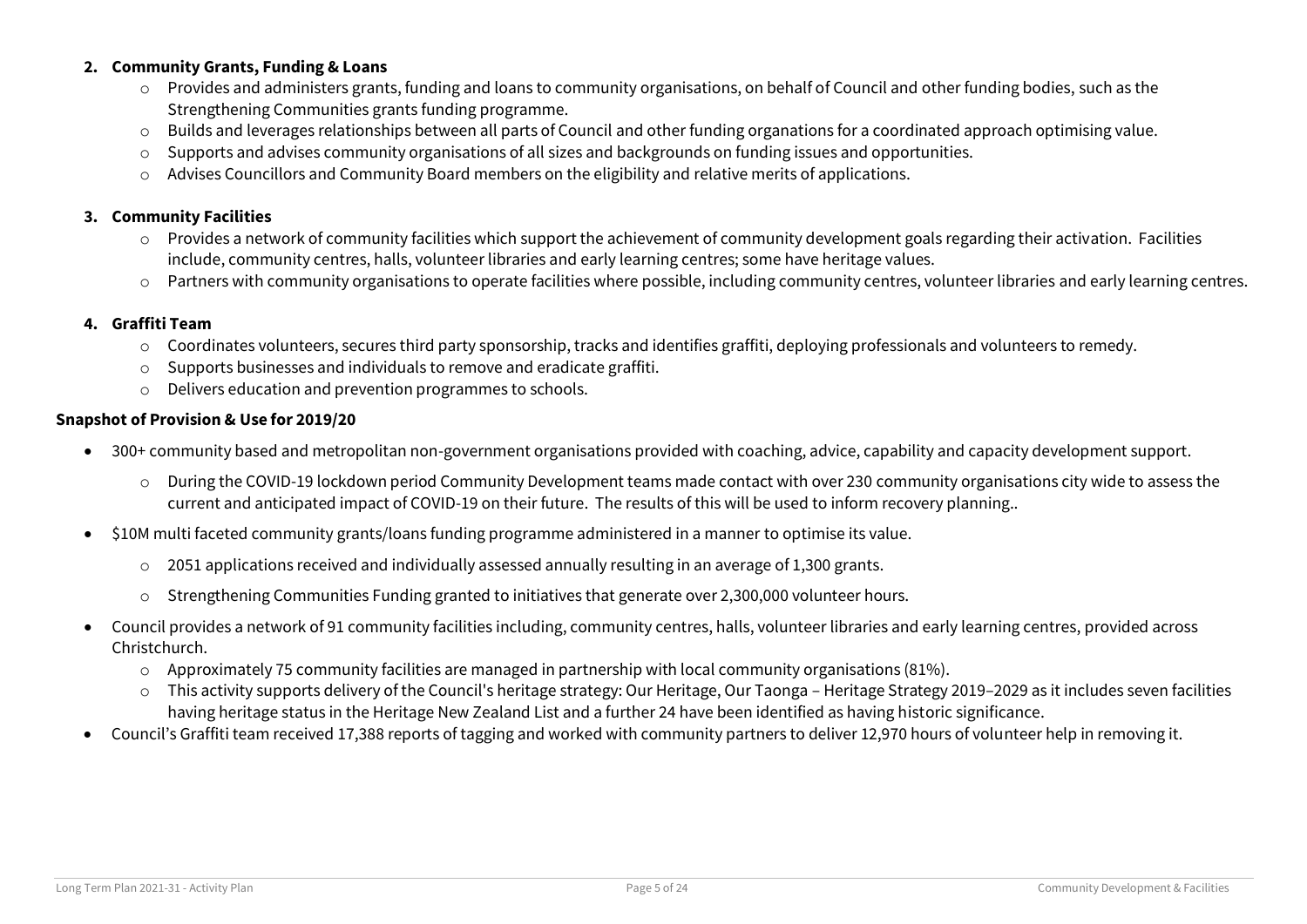# <span id="page-5-0"></span>**2. Community Outcomes – why do we deliver this activity?**

|                        | <b>Community Outcomes</b>                                                               | Describe in 2-3 sentences how the activity effects the Community Outcome                                                                                                                                                                           |
|------------------------|-----------------------------------------------------------------------------------------|----------------------------------------------------------------------------------------------------------------------------------------------------------------------------------------------------------------------------------------------------|
| Primary<br>Outcome 1   | Strong Sense of Community                                                               | Provides direct support & assistance (including financial) to community groups and organisations to promote<br>connectivity, support a COVID-19 recovery, meet the challenge of climate change, realise local aspirations and build<br>resiliance. |
| Primary<br>Outcome 2   | Active Participation in Civic Life                                                      | Provides direct support & assistance (including financial) to community organisations to build capacity and<br>contribute to all forms of local decision-making and community actions.                                                             |
| Primary<br>Outcome 3   | Safe & Healthy Communities                                                              | Promotes connectivity within neighbourhoods, including through community facility provision.                                                                                                                                                       |
| Primary<br>Outcome 4   | Valuing the voices of all cultures and<br>ages (including children)                     | Facilitates engagement with elected members, Council staff and processes through relationships with community;<br>sector groups are supported to develop their own strategies and plans/realise their aspirations.                                 |
| Secondary<br>Outcome 1 | Modern & Robust City Infrastructure<br>and Community Facilities                         | Delivers modern and robust community facilities within availiable resources.                                                                                                                                                                       |
| Secondary<br>Outcome 2 | Celebration of our identity through<br>arts, culture, heritage, sport and<br>recreation | Administers Community Arts funding on behalf of CreativeNZ, provides seven community facilities with heritage<br>status and a further 24 facilities identified as having historic significance.                                                    |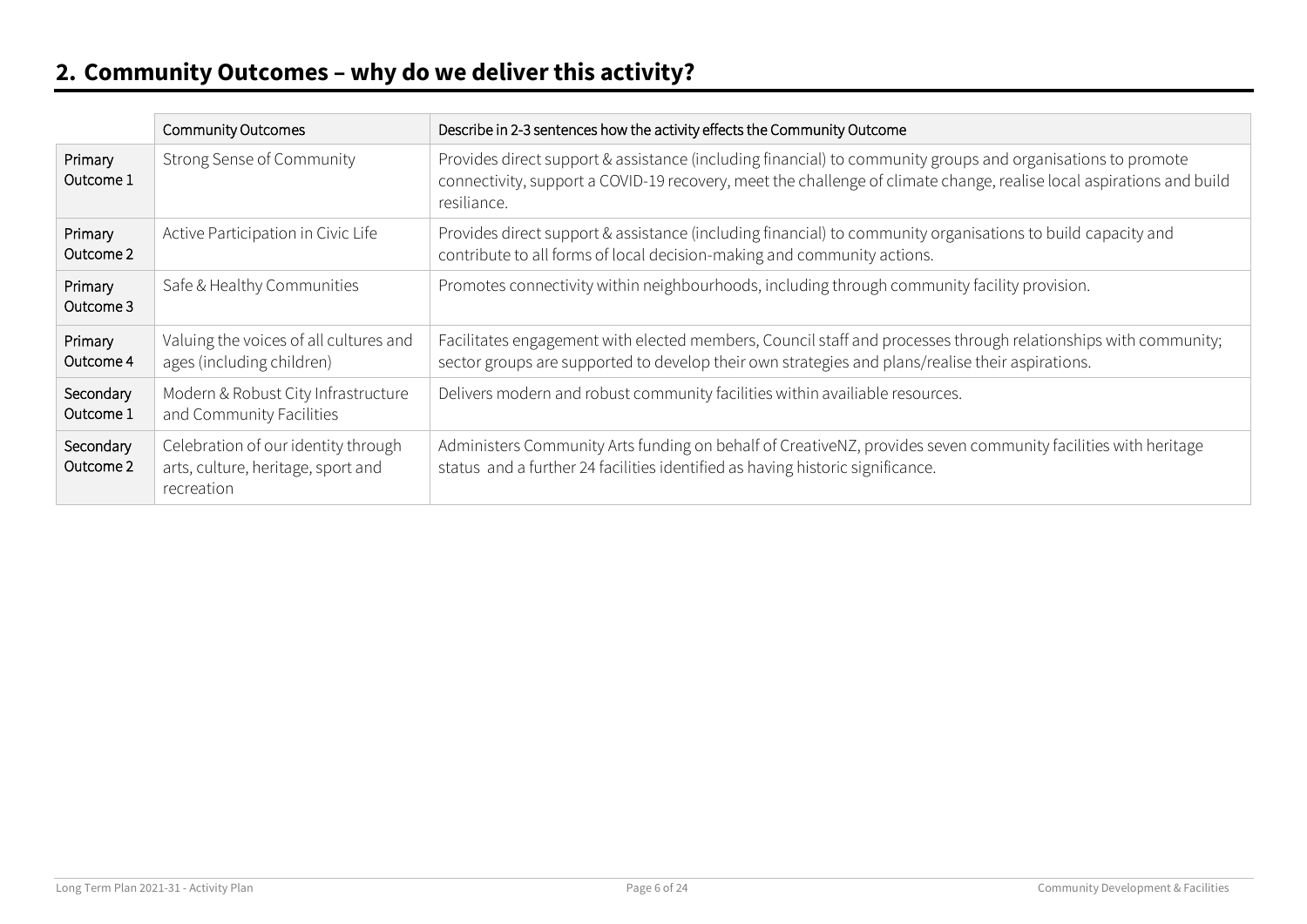# <span id="page-6-0"></span>**3. Strategic Priorities – how does this activity support progress on our priorities ?**

| <b>Strategic Priorities</b>                                                         | <b>Activity Responses</b>                                                                                                                                                                                                                                                                                                                                                                                                                                                                                                                                                                                                                                                                                                                                                                   |
|-------------------------------------------------------------------------------------|---------------------------------------------------------------------------------------------------------------------------------------------------------------------------------------------------------------------------------------------------------------------------------------------------------------------------------------------------------------------------------------------------------------------------------------------------------------------------------------------------------------------------------------------------------------------------------------------------------------------------------------------------------------------------------------------------------------------------------------------------------------------------------------------|
| Enabling active and connected (and<br>resilient) communities to own their<br>future | Works with communities at all levels, supporting and encouraging them to develop their own voices, direction and destiny<br>$\bullet$<br>and communicate this as needed. We champion communities building resilience.<br>Provides direct support and assistance (including financial) to community organisations to build community connectivity,<br>$\bullet$<br>capacity and undertake community-led projects.<br>Supports communities and organisations to engage in Council engagement processes, including submissions to the<br>Annual and Long Term Plan, e.g Reserve Management Committees.<br>Provides local venues and events hosting and supporting, active citizenship and connected communities, including for<br>$\bullet$<br>Council-and Community Board related engagement. |
| Meeting the challenge of climate change<br>through every means available            | Facilitates community engagement re: climate change leadership with elected members, council and staff processes.<br>$\bullet$<br>Location (in terms of flooding and sea level rise) and sustainable (energy efficient) design of community facilities.<br>Grows strong communities by providing opportunities for community involvement and participation in environmental<br>protection activities and initiatives. Promotion of climate change-related information through community events.<br>Incorporation of active transport into design of community facilities and event planning, e.g. provision of cycle parks,<br>$\bullet$<br>shower facilities, preparation of associated TMPs.<br>Reduce greenhouse gas emmissions by 50% by 2030<br>$\bullet$                              |
| Ensuring a high quality drinking water<br>supply that is safe and sustainable       | Provides direct support and assistance (including financial) to community organisations re: projects that contribute to<br>$\bullet$<br>healthy waterways and to rural communities seeking safe water supplies<br>Facilitate community engagement re: sustainable water supply and improved waterways with elected members, council<br>staff and processes.<br>Sustainable (i.e. water efficient) design of community facilities.                                                                                                                                                                                                                                                                                                                                                           |
| Accelerating the momentum the city<br>needs                                         | Provides direct support and assistance (including financial) to community organisations re: projects that contribute<br>$\bullet$<br>towards making the Central City a great place to live.<br>Provides opportunities for inclusive community events.<br>$\bullet$<br>Provision of venues for attractions, events and community activation opportunities.<br>Provision of anti-graffiti service.<br>Collaborate with central government agency initiatives in order to maximise effectiveness                                                                                                                                                                                                                                                                                               |
| Ensuring rates are affordable and<br>sustainable                                    | Effective management of extensive built facilities encouraging community operation and facility provision partnerships.<br>Enance the value of community partnerships as a preferred modus opperandi<br>$\bullet$<br>Supporting the community securing volunteers<br>Supporting the development of viable and competitive social enterprises<br>Continually review community funding to ensure best value "investments" and leverage funding off others.                                                                                                                                                                                                                                                                                                                                    |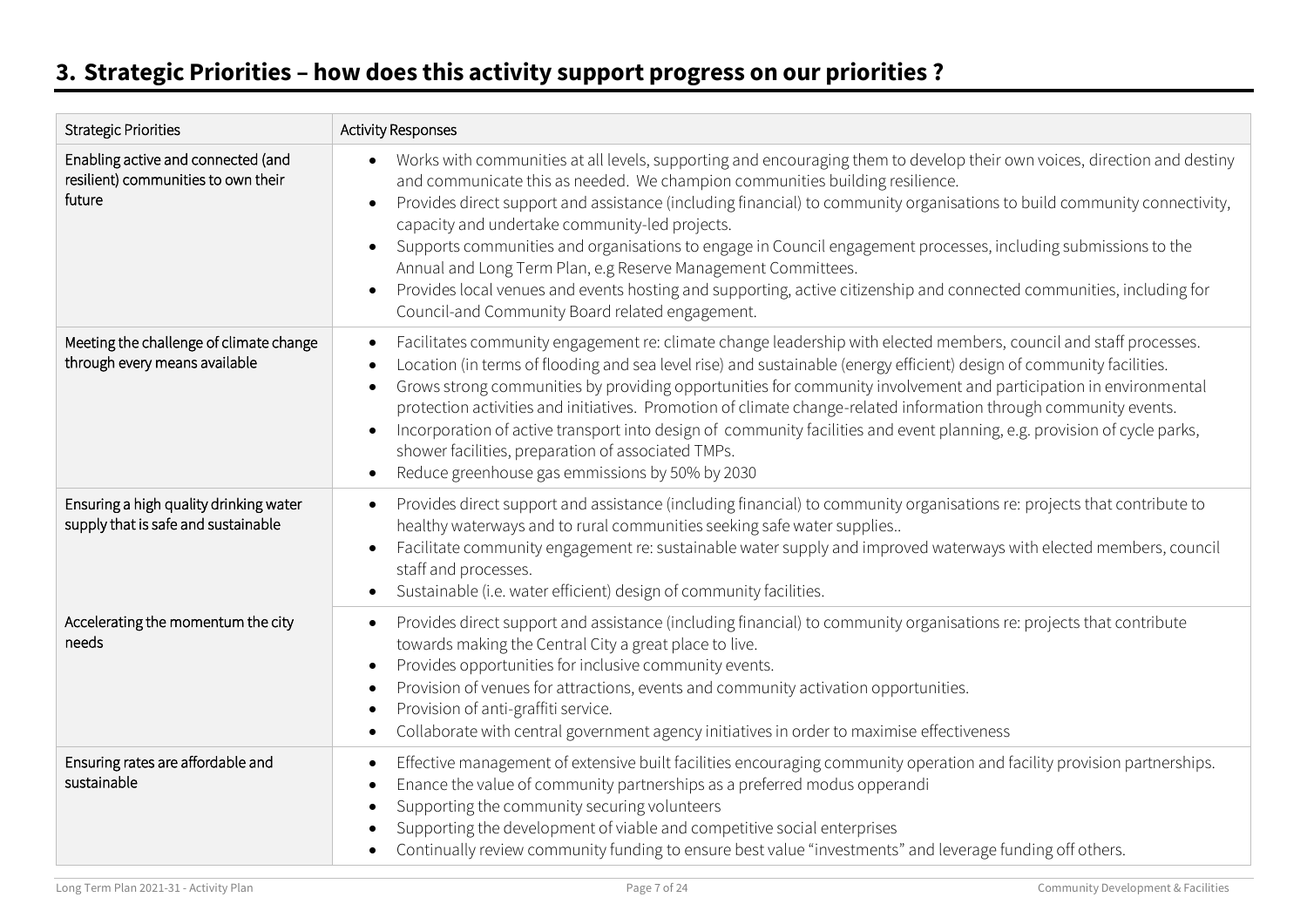### <span id="page-7-0"></span>**4. Increasing Resilience**

This service inherently builds resilience as the activity encourages communities to be self-reliant, providing tools and resources that help enable and empower community organisations. By strengthening community organisations during relatively stable times, they are better able to activate and operate during periods of stress and shock. In particular, 'bridging' and "linking' activity across social networks increases the likelihood of inclusive and empowered, community-led responses to adverse events, while decreasing reliance on the Council and/or complementing Council-led efforts. This contributes to reduced losses for more people i.e. communitywide, collaborative activation help to minimise injury and loss of life in the event of a disruptive shock or stress and a much speedier recovery minimizing social, cultural and economic losses. The resilience dividend of high social capital regardless of whether a disruption is experienced is healthier, more engaged people and effective partnerships. Understanding and providing for changing demographics within Christchurch, such as aging population and increasing cultural diversity, are resilience stressors, to be taken into account to inform decisions about facility management and the distribution of grants and funding.

Looking ahead for the life of this activity plan we intend to implement a range of initiatives including but not limited to:

- Support Multicultural Advisory Group.
- Implement a Community Facilities Network Plan that includes the establishment of a multicultural centre.
- Promote overall accessibility of facilities through design E.g. the newly opened Rārākau: Riccarton Centre a fully accessible centre with amenities such as designated mobility parking space, ramp, lift, hearing loop and accessible toilets. Roof mounted solar panels for energy sustainability. E.g. Providing video conferencing facilities to reduce travel.
- Provide direct support and assistance (including financial) to community organisations to build capacity, improve community resilience and contribute to all forms of local decision making and community action.
- Work with CDEM in the development of community response plans.
- Work with the planning teams to plan and deliver community coastal hazard adaptation planning.
- Promotion of natural hazard-related information through community events.
- Promoting volunteer activity in a diverse range of fields
- Refreshing Council's Strengthening Communities Strategy with building resilience and supporting a sustainable response to cliamate change as key goals.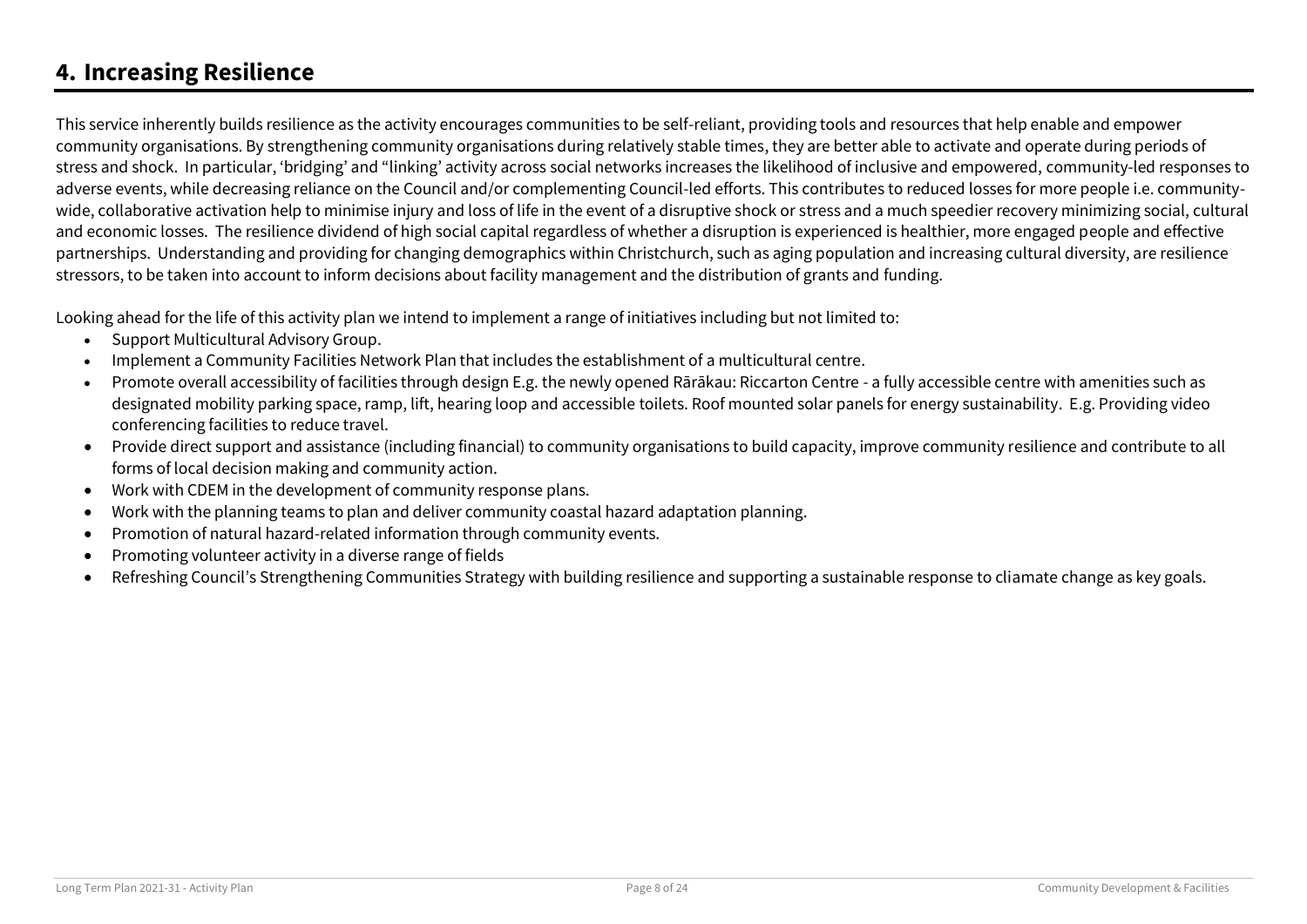### <span id="page-8-0"></span>**5. Specify Levels of Service**

| <b>LOS</b><br>number | $ C/M^1 $ | Performance<br>Measures                                                                                                                                                                                     | Historic<br>Performance                                                                                                                                                                                     | Benchmarks                                      | <b>Future Performance Targets</b>                                                                                                                                                                              |                                                                                                                                                                                                                | Method of Measurement                                                                                                                                                                                          | Community Outcome                                                                                                                                                                                              |                                                                                                                                                                                                                          |                                                                                                                                                                   |
|----------------------|-----------|-------------------------------------------------------------------------------------------------------------------------------------------------------------------------------------------------------------|-------------------------------------------------------------------------------------------------------------------------------------------------------------------------------------------------------------|-------------------------------------------------|----------------------------------------------------------------------------------------------------------------------------------------------------------------------------------------------------------------|----------------------------------------------------------------------------------------------------------------------------------------------------------------------------------------------------------------|----------------------------------------------------------------------------------------------------------------------------------------------------------------------------------------------------------------|----------------------------------------------------------------------------------------------------------------------------------------------------------------------------------------------------------------|--------------------------------------------------------------------------------------------------------------------------------------------------------------------------------------------------------------------------|-------------------------------------------------------------------------------------------------------------------------------------------------------------------|
|                      |           | Levels of Service<br>(LOS)                                                                                                                                                                                  | Trends                                                                                                                                                                                                      |                                                 | Year 1 2021/22                                                                                                                                                                                                 | Year 2 2022/23                                                                                                                                                                                                 | Year 3 2023/24                                                                                                                                                                                                 | Year 10 2030/31                                                                                                                                                                                                |                                                                                                                                                                                                                          |                                                                                                                                                                   |
|                      |           |                                                                                                                                                                                                             |                                                                                                                                                                                                             |                                                 | Manage Community Grants funding and Community Loans, on behalf of Council and other funding bodies                                                                                                             |                                                                                                                                                                                                                |                                                                                                                                                                                                                |                                                                                                                                                                                                                |                                                                                                                                                                                                                          |                                                                                                                                                                   |
| 2.3.1.1              | C         | Provide funding<br>for projects and<br>initiatives that<br>build<br>partnerships;<br>resilient,<br>engaged and<br>stronger<br>communities,<br>empowered at a<br>local or<br>community of<br>interest level. | 2019/20:<br>100%<br>2018/19:<br>100% of<br>reports from<br>community<br>organisations<br>that<br>demonstrate<br>benefits<br>aligned to<br>community<br>outcomes<br>and Council's<br>strategic<br>priorities | Internal<br>benchmark<br>from previous<br>vears | 95% or more of<br>reports presented<br>demonstrate<br>benefits that align<br>to CCC<br>community<br>outcomes,<br>Council's<br>strategic<br>priorities and,<br>where<br>appropriate<br>Community<br>Board plans | 95% or more of<br>reports presented<br>demonstrate<br>benefits that align<br>to CCC<br>community<br>outcomes,<br>Council's<br>strategic<br>priorities and,<br>where<br>appropriate<br>Community<br>Board plans | 95% or more of<br>reports presented<br>demonstrate<br>benefits that align<br>to CCC<br>community<br>outcomes,<br>Council's<br>strategic<br>priorities and,<br>where<br>appropriate<br>Community<br>Board plans | 95% or more of<br>reports presented<br>demonstrate<br>benefits that align<br>to CCC<br>community<br>outcomes,<br>Council's<br>strategic<br>priorities and,<br>where<br>appropriate<br>Community<br>Board plans | Assessment reports<br>that demonstrate<br>benefits aligned to<br>community outcomes,<br>Council's strategic<br>priorities and, where<br>appropriate Community<br>Board plans are<br>provided to inform each<br>decision. | Active Participation in<br>Civic Life.<br>Strong Sense of<br>Community.                                                                                           |
| 2.3.1.2              | M         | <b>Build volunteer</b><br>participation<br>through the<br>effective<br>administration<br>of the<br>community<br>grant schemes.                                                                              | 2019/20:<br>2,382,050<br>volunteer<br>hours.<br>2018/19:<br>2,164,400.<br>2017/18:<br>2,258,125.<br>2016/17:<br>2,116,946.                                                                                  | Internal<br>benchmark<br>from previous<br>vears | Strengthening<br>Communities<br>Fund supports<br>2,185,000<br>volunteer hours<br>annually, subject<br>to eligible<br>applications                                                                              | Strengthening<br>Communities<br>Fund supports<br>2,185,000<br>volunteer hours<br>annually, subject<br>to eligible<br>applications                                                                              | Strengthening<br>Communities<br>Fund supports<br>2,185,000<br>volunteer hours<br>annually, subject<br>to eligible<br>applications                                                                              | Strengthening<br>Communities<br>Fund supports<br>2,185,000<br>volunteer hours<br>annually, subject<br>to eligible<br>applications                                                                              | Information from<br>Funding Database and<br>Annual Funding Report                                                                                                                                                        | Active Participation in<br>Civic Life.<br>Strong Sense of<br>Community Celebration<br>of our identity through<br>arts, culture, heritage,<br>sport and recreation |

<sup>&</sup>lt;sup>1</sup> C/M – Community or Management level of service (LOS)

Community LOS - Previously known as LTP LOS. These are LOS that are community facing and will be published in our Statement of Service Provision. Management LOS - Previously known as Non-LTP LOS. These are LOS that are measured in the organisation to ensure service delivery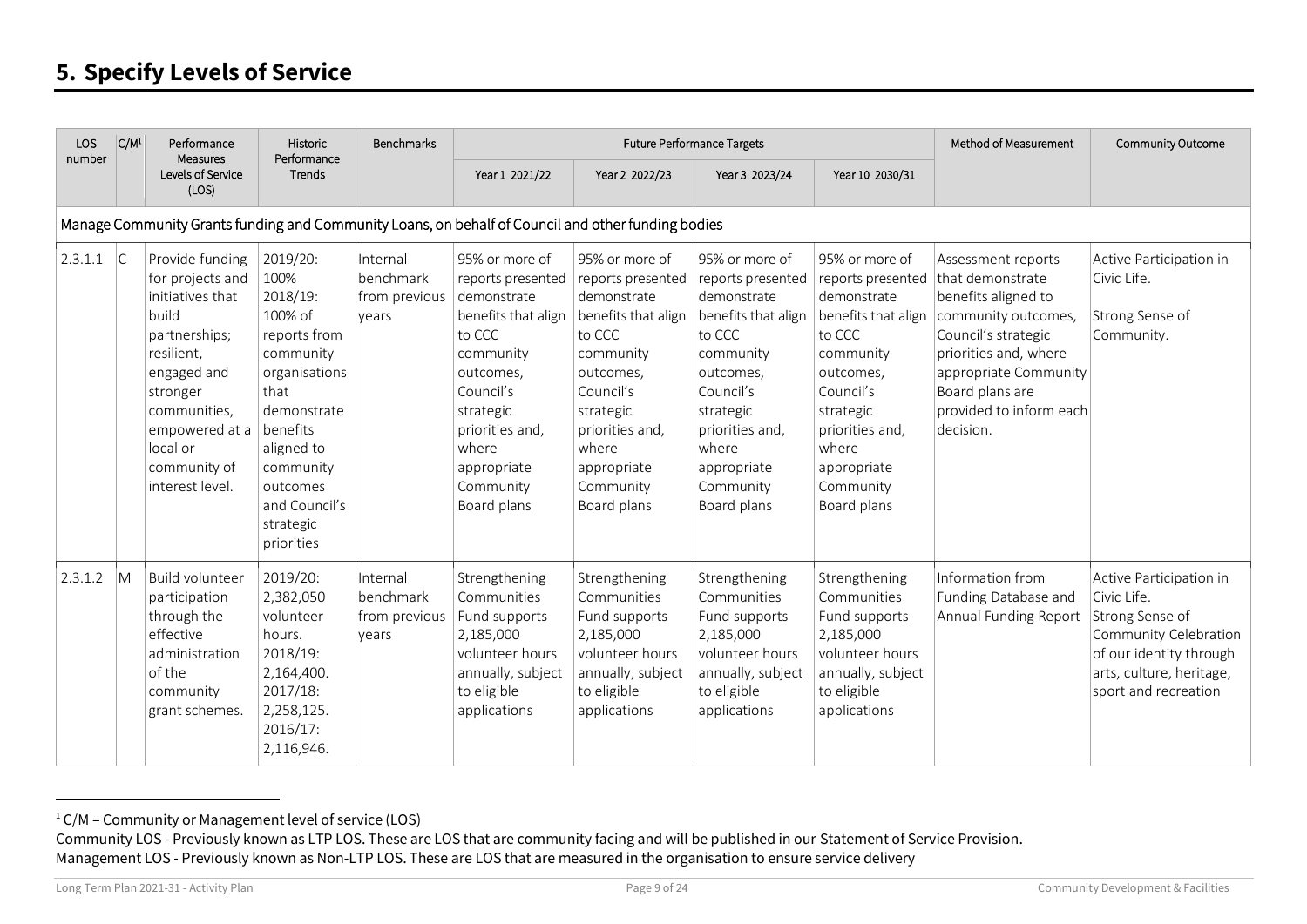| LOS<br>number | C/M <sup>1</sup> | Performance<br>Measures                                                                                                                                                               | Historic<br>Performance                                                                                                                                                   | <b>Benchmarks</b>                  |                                                                                                                  | <b>Future Performance Targets</b>                                                                                |                                                                                                                  |                                                                                                                  | Method of Measurement                                                                                                                                                                                             | Community Outcome                                                                                                             |
|---------------|------------------|---------------------------------------------------------------------------------------------------------------------------------------------------------------------------------------|---------------------------------------------------------------------------------------------------------------------------------------------------------------------------|------------------------------------|------------------------------------------------------------------------------------------------------------------|------------------------------------------------------------------------------------------------------------------|------------------------------------------------------------------------------------------------------------------|------------------------------------------------------------------------------------------------------------------|-------------------------------------------------------------------------------------------------------------------------------------------------------------------------------------------------------------------|-------------------------------------------------------------------------------------------------------------------------------|
|               |                  | Levels of Service<br>(LOS)                                                                                                                                                            | Trends                                                                                                                                                                    |                                    | Year 1 2021/22                                                                                                   | Year 2 2022/23                                                                                                   | Year 3 2023/24                                                                                                   | Year 10 2030/31                                                                                                  |                                                                                                                                                                                                                   |                                                                                                                               |
|               |                  | Community facilities provision and operation                                                                                                                                          |                                                                                                                                                                           |                                    |                                                                                                                  |                                                                                                                  |                                                                                                                  |                                                                                                                  |                                                                                                                                                                                                                   |                                                                                                                               |
| 2.0.1.1       | C                | Support the<br>development of<br>strong,<br>connected and<br>resilient<br>communities by<br>supporting the<br>provision of a<br>sustainable<br>network of<br>community<br>facilities. | 2019/20: 91<br>facilities<br>including<br>community<br>centres, halls,<br>early learning<br>centres and<br>voluntary<br>libraries                                         | No reliable<br>benchmarks<br>exist | 89 - 91 Facilities                                                                                               | 89 - 91 Facilities                                                                                               | 89 - 91 Facilities                                                                                               | 89 - 91 Facilities                                                                                               | Total number of<br>facilities detailed in the<br>Asset Management Plan<br>subject to facility<br>disposal. From time to<br>time facilities may be<br>closed for maintenance Sustainable suburban<br>and repair.   | Active Participation in<br>Civic Life.<br>Strong Sense of<br>Community.<br>and rural centres.                                 |
| 2.0.1.2       | M                | Review and<br>identify<br>community<br>facilities surplus<br>to requirement<br>and recommend<br>a course of<br>action <sup>2</sup>                                                    | This has been<br>a reactive<br>process as<br>opportunities<br>arise.                                                                                                      | No reliable<br>benchmarks<br>exist | Review network,<br>identify facilities<br>and recommend<br>options to<br>Council for<br>disposal                 | All agreed actions Review network,<br>implemented for<br>2021/22                                                 | identify facilities<br>and recommend<br>options to<br>Council for<br>disposal                                    | Every two years<br>review network,<br>identify facilities<br>and recommend<br>options for<br>disposal            | Reported annually to<br>the Sustainability and<br>Community Resilience<br>Committee of the<br>Whole                                                                                                               | Ensuring rates are<br>affordable and<br>sustainable<br>Active Participation in<br>Civic Life.<br>Strong Sense of<br>Community |
| 2.0.7         | M                | Support<br>community<br>management<br>and activation of<br>facilities through<br>a Council and<br>Community<br>partnership<br>model.                                                  | 2019/20: 82%   Wellington:<br>2018/19: 80% 75% are<br>of community community-<br>facilities<br>managed<br>and/or<br>activated in<br>partnership<br>with the<br>community. | managed                            | At least 82% of<br>community<br>facilities are<br>activated /<br>managed in<br>partnership with<br>the community | At least 82% of<br>community<br>facilities are<br>activated /<br>managed in<br>partnership with<br>the community | At least 82% of<br>community<br>facilities are<br>activated /<br>managed in<br>partnership with<br>the community | At least 83% of<br>community<br>facilities are<br>activated /<br>managed in<br>partnership with<br>the community | Percentage of<br>community facilities<br>provided by the Council<br>that are operated or<br>activated in partnership Valuing the voices of all<br>with the community<br>detailed in the Asset<br>management Plan. | Active Participation in<br>Civic Life.<br>Strong Sense of<br>Community.<br>cultures and ages<br>(including children)          |

<sup>&</sup>lt;sup>2</sup> 2.0.1.2 Review of community facilities surplus to requirement includes Sydenham Pre-School, Heathcote Library, Queenspark Community Hall, North New Brighton Crèche, Kidsfirst Aranui Crèche, Centennial Hall, Fendalton Community Centre, Hornby Multicultural Centre and Hall and New Brighton Crèche.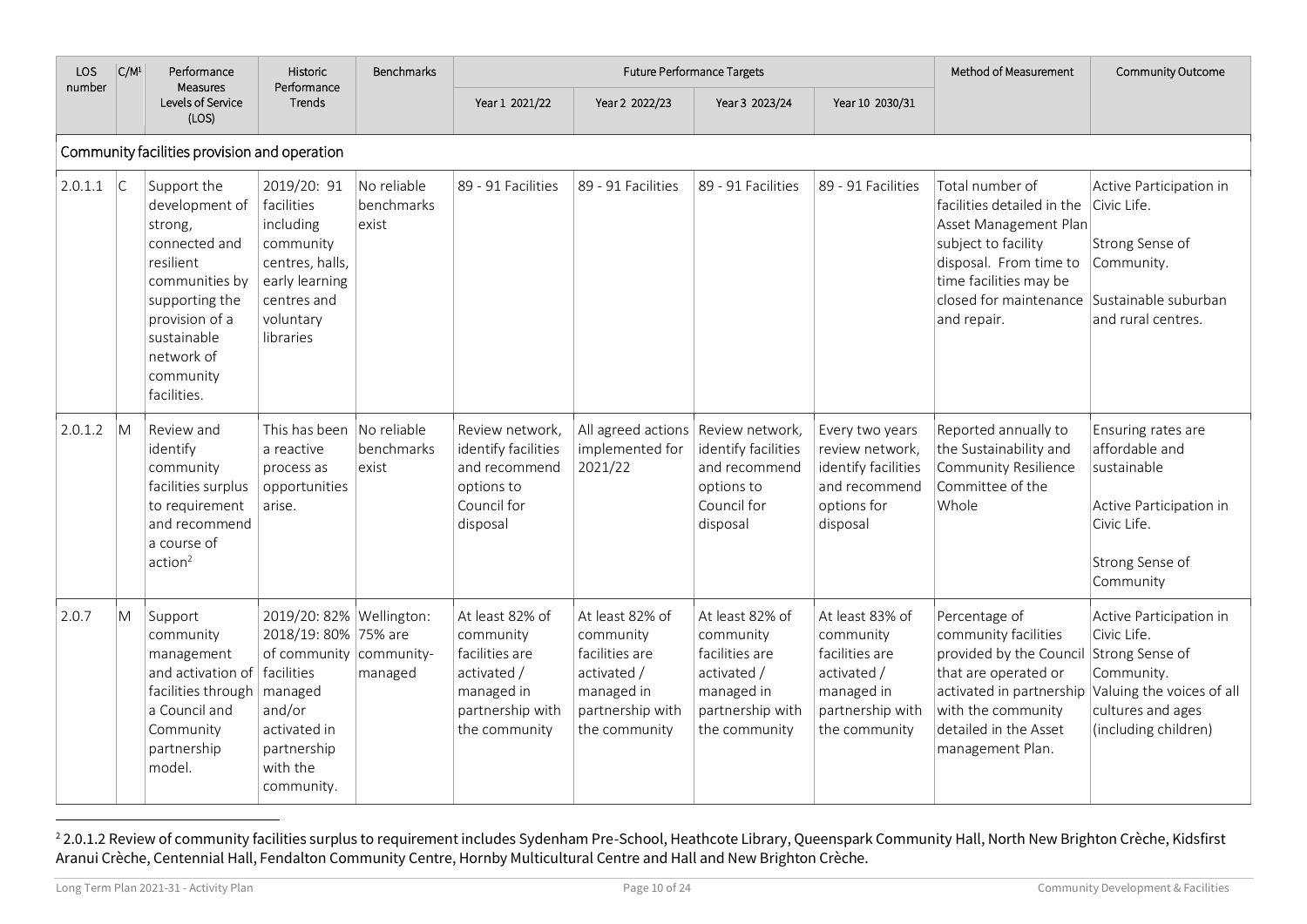| <b>LOS</b><br>number | $ C/M^1 $ | Performance<br>Measures                                                                                                                                                                                                                                          | Historic<br>Performance                                               | Benchmarks                                                                        | <b>Future Performance Targets</b>                                                                                                                            |                                                                                                                |                                                                                                                | Method of Measurement<br>Community Outcome                                                                     |                                                                                                                                |                                                                                                                                                                     |
|----------------------|-----------|------------------------------------------------------------------------------------------------------------------------------------------------------------------------------------------------------------------------------------------------------------------|-----------------------------------------------------------------------|-----------------------------------------------------------------------------------|--------------------------------------------------------------------------------------------------------------------------------------------------------------|----------------------------------------------------------------------------------------------------------------|----------------------------------------------------------------------------------------------------------------|----------------------------------------------------------------------------------------------------------------|--------------------------------------------------------------------------------------------------------------------------------|---------------------------------------------------------------------------------------------------------------------------------------------------------------------|
|                      |           | Levels of Service<br>(LOS)                                                                                                                                                                                                                                       | Trends                                                                |                                                                                   | Year 1 2021/22                                                                                                                                               | Year 2 2022/23                                                                                                 | Year 3 2023/24                                                                                                 | Year 10 2030/31                                                                                                |                                                                                                                                |                                                                                                                                                                     |
|                      |           | Community Development and Recreation                                                                                                                                                                                                                             |                                                                       |                                                                                   |                                                                                                                                                              |                                                                                                                |                                                                                                                |                                                                                                                |                                                                                                                                |                                                                                                                                                                     |
| 4.1.27.2 C           |           | Community<br>development<br>and recreation<br>projects and<br>initiatives are<br>identified,<br>prioritised and<br>delivered locally                                                                                                                             | 2019/20: All<br>plans<br>developed,<br>promoted<br>and<br>implemented | Internal<br>benchmark<br>Plans updated   three years;<br>and reported<br>annually | Community<br>Board Plans are<br>100% of Board developed every<br>updated and<br>reported annually<br>$-100%$                                                 | Community<br>Board Plans are<br>developed every<br>three years;<br>updated and<br>reported annually<br>$-100%$ | Community<br>Board Plans are<br>developed every<br>three years;<br>updated and<br>reported annually<br>$-100%$ | Community<br>Board Plans are<br>developed every<br>three years;<br>updated and<br>reported annually<br>$-100%$ | Annual Community<br>Board report presented Civic Life.<br>to Council or<br>appropriate standing<br>Committee.                  | Active Participation in<br>Strong Sense of<br>Community.<br>Safe, Healthy<br>Communities.<br>Valuing the voices of all<br>cultures and ages<br>(including children) |
| $4.1.27.4 \, M$      |           | Community<br>development<br>and recreational<br>intitatives<br>identified<br>through Key<br>Council<br>Strategies are<br>prioritised and<br>delivered,<br>primarily,<br>Strengthening<br>Communities,<br>Multicultural,<br>youth, safety<br>and Alcohol<br>harm. | 2019/20 Unit<br><b>Baseline: New</b><br>LOS                           | There are no<br>benchmarks<br>for this<br>performance<br>measure.                 | An<br>implementation<br>plan with targets<br>and including a<br>Covid, Resiliance<br>and Climate<br>Change response<br>is agreed and<br>reviewed<br>annually | 80% of the<br>targets in the<br>agreed<br>implementation<br>plan are<br>delivered and<br>reported              | 80% of the<br>targets in the<br>agreed<br>implementation<br>plan are<br>delivered and<br>reported              | 80% of the<br>targets in the<br>agreed<br>implementation<br>plan are<br>delivered and<br>reported              | Delivered initiatives are Active Participation in<br>recorded and reported<br>annually to the SCR<br>Committee of the<br>Whole | Civic Life.<br>Strong Sense of<br>Community.<br>Safe, Healthy<br>Communities.<br>Valuing the voices of all<br>cultures and ages<br>(including children)             |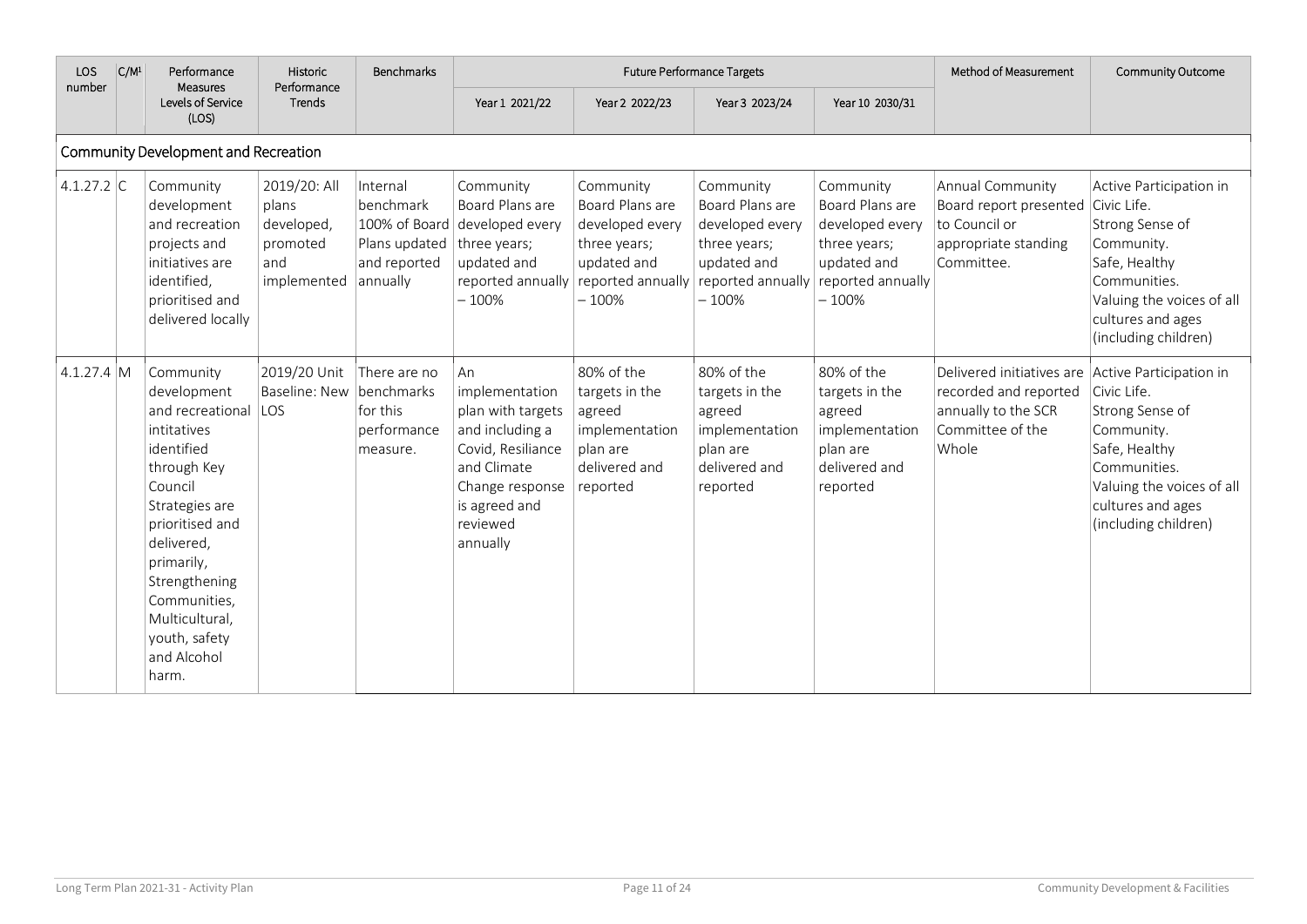| LOS<br>number | C/M <sup>1</sup>        | Performance<br><b>Measures</b>                                                                                              | Historic<br>Performance                                                         | <b>Benchmarks</b>                                                                   |                                                                                                                                                  |                                                                                                                                                  | <b>Future Performance Targets</b>                                                                                                                |                                                                                                                                             | Method of Measurement                                                                                                                                                                                                                      | Community Outcome                                                                                                                                                                  |
|---------------|-------------------------|-----------------------------------------------------------------------------------------------------------------------------|---------------------------------------------------------------------------------|-------------------------------------------------------------------------------------|--------------------------------------------------------------------------------------------------------------------------------------------------|--------------------------------------------------------------------------------------------------------------------------------------------------|--------------------------------------------------------------------------------------------------------------------------------------------------|---------------------------------------------------------------------------------------------------------------------------------------------|--------------------------------------------------------------------------------------------------------------------------------------------------------------------------------------------------------------------------------------------|------------------------------------------------------------------------------------------------------------------------------------------------------------------------------------|
|               |                         | Levels of Service<br>(LOS)                                                                                                  | Trends                                                                          |                                                                                     | Year 1 2021/22                                                                                                                                   | Year 2 2022/23                                                                                                                                   | Year 3 2023/24                                                                                                                                   | Year 10 2030/31                                                                                                                             |                                                                                                                                                                                                                                            |                                                                                                                                                                                    |
| 2.2.5.1       | M                       | Community<br>partner<br>relationships are Partner<br>prioritised,<br>improves and<br>supported by<br>robust<br>information. | 2019/20 Unit<br>Baseline: 200<br>Organisations                                  | There are no<br>benchmarks<br>for this<br>performance<br>measure.                   | 120 Partner<br>Organisations'<br>relationship with<br>Council is health-<br>checked and<br>reported                                              | 125 Partner<br>Organisations'<br>relationship with<br>Council is health-<br>checked and<br>reported                                              | 130 Partner<br>Organisations'<br>relationship with<br>Council is health-<br>checked and<br>reported                                              | 130 Partner<br>Organisations'<br>relationship with<br>Council is health-<br>checked and<br>reported                                         | Health-Checks recorded Active Participation in<br>and reported annually<br>to the SCR Committee<br>of the Whole - Findings Community.<br>used to inform<br>strengthening<br>Community Strategy<br>Implemplementation<br>plans              | Civic Life.<br>Strong Sense of<br>Safe, Healthy<br>Communities.<br>Valuing the voices of all<br>cultures and ages<br>(including children)                                          |
| $4.1.27.1$ C  |                         | Customers are<br>satisfied with<br>community<br>development<br>and capacity<br>building<br>initiatives.                     | 2019/20: 82% 80% is<br>of<br>respondents<br>were satisfied<br>2018/19: 80% this | accepted<br>across TLAs.<br>CCC sit within<br>historically<br>with a 2-5%<br>margin | 80% customer<br>satisfaction with<br>the delivery of<br>community<br>development and<br>recreational<br>events,<br>programmes and<br>initiatives | 80% customer<br>satisfaction with<br>the delivery of<br>community<br>development and<br>recreational<br>events.<br>programmes and<br>initiatives | 80% customer<br>satisfaction with<br>the delivery of<br>community<br>development and<br>recreational<br>events,<br>programmes and<br>initiatives | 80% customer<br>satisfaction with<br>the delivery of<br>community<br>recreational<br>events,<br>programmes and<br>initiatives               | Point of contact survey<br>(residents survey)<br>Customer satisfaction<br>development and surveys at community<br>events                                                                                                                   | Active Participation in<br>Civic Life.<br>Strong Sense of<br>Community.<br>Safe, Healthy<br>Communities.<br>Valuing the voices of all<br>cultures and ages<br>(including children) |
|               |                         | Graffiti Management & Mitigation                                                                                            |                                                                                 |                                                                                     |                                                                                                                                                  |                                                                                                                                                  |                                                                                                                                                  |                                                                                                                                             |                                                                                                                                                                                                                                            |                                                                                                                                                                                    |
| 2.2.6.6       | $\overline{\mathsf{M}}$ | Maintain<br>partnerships<br>and develop<br>volunteerism<br>related to<br>graffiti<br>management<br>and mitigation           | July 2019:<br>176<br>individuals,<br>33<br>community<br>organisations           | There are no<br>benchmarks<br>for this<br>performance<br>measure.                   | Maintain and<br>support a<br>volunteer roster<br>of, 120<br>volunteers and<br>35 organisations<br>including family<br>groups and<br>schools      | Maintain and<br>support a<br>volunteer roster<br>of, 120<br>volunteers and<br>38 organisations<br>including family<br>groups and<br>schools      | Maintain and<br>support a<br>volunteer roster<br>of, 120<br>volunteers and<br>40 organisations<br>including family<br>groups and<br>schools      | Maintain and<br>support a<br>volunteer roster<br>of, 120<br>volunteers and<br>40 organisations<br>including family<br>groups and<br>schools | Annual reporting on<br>volunteer numbers and<br>incidents reported and<br>addressed.<br>)Note reduction in<br>volunteer numbers<br>means less volunteers<br>doing more hours,<br>optimising efficiency<br>and value to each<br>volunteer.) | Strong sense of<br>community.<br>Active participation in<br>civic life.Safe and Healty<br>communities.21st<br>century garden city we<br>are proud to live in.                      |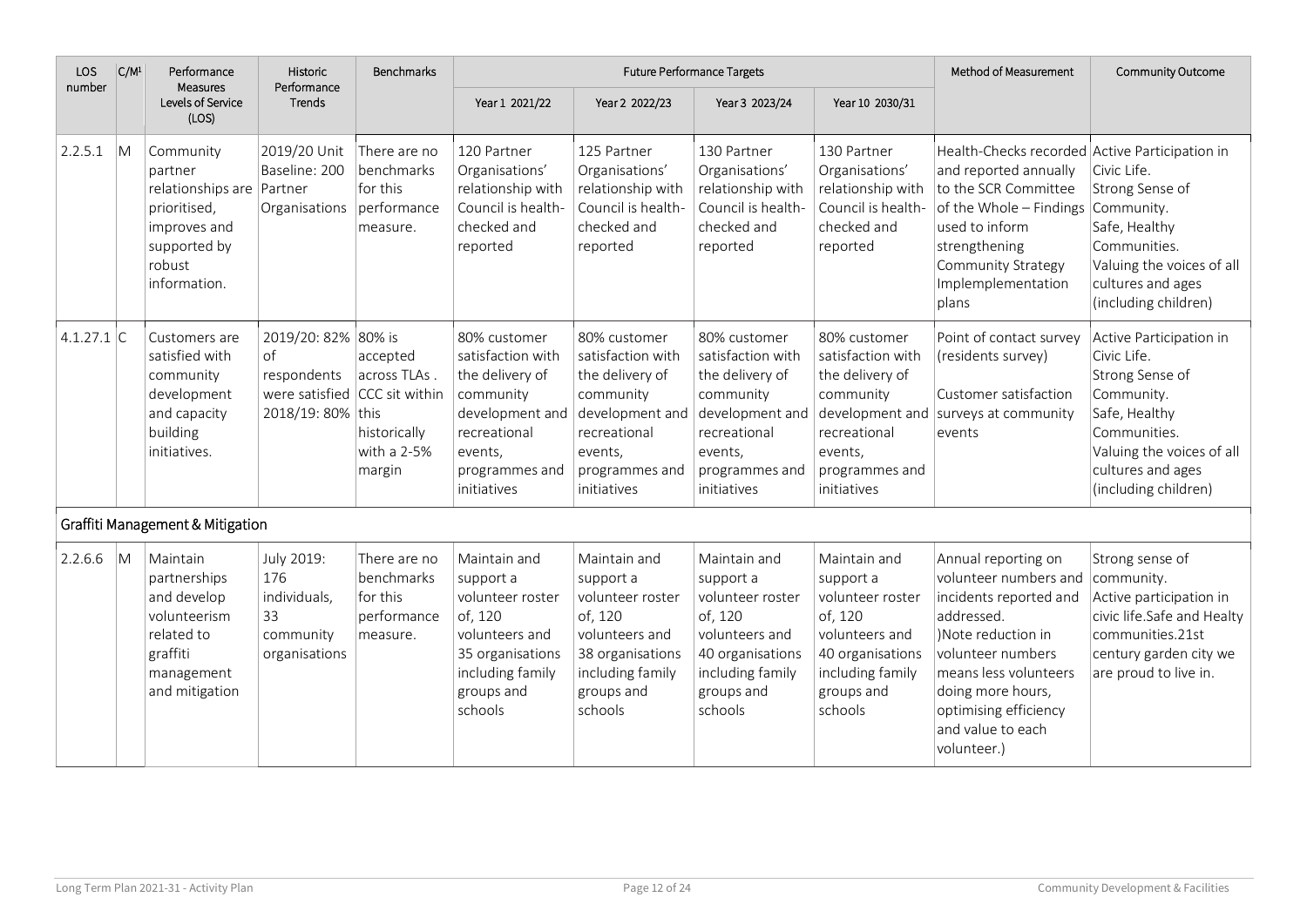| LOS<br>number | $ C/M^1 $<br>Performance |                                                                                                                   | Historic<br>Performance                                                      | Benchmarks                                                        | Future Performance Targets                                              |                                                                         |                                                                         |                                                                         | Method of Measurement                                                                                                                                                                                                                                                                 | Community Outcome                                                                                                                                             |
|---------------|--------------------------|-------------------------------------------------------------------------------------------------------------------|------------------------------------------------------------------------------|-------------------------------------------------------------------|-------------------------------------------------------------------------|-------------------------------------------------------------------------|-------------------------------------------------------------------------|-------------------------------------------------------------------------|---------------------------------------------------------------------------------------------------------------------------------------------------------------------------------------------------------------------------------------------------------------------------------------|---------------------------------------------------------------------------------------------------------------------------------------------------------------|
|               |                          | Measures<br>Levels of Service<br>(LOS)                                                                            | Trends                                                                       |                                                                   | Year 1 2021/22                                                          | Year 2 2022/23                                                          | Year 3 2023/24                                                          | Year 10 2030/31                                                         |                                                                                                                                                                                                                                                                                       |                                                                                                                                                               |
| 2.2.6.7       | $\overline{M}$           | Maintain<br>partnerships<br>and develop<br>volunteerism<br>related to<br>graffiti<br>management<br>and mitigation | Febuary 2019<br>to March<br>2020 12,970<br>of volunteer<br>hours<br>provided | There are no<br>benchmarks<br>for this<br>performance<br>measure. | Volunteer<br>participation of<br>12,000 hours or<br>more                | Volunteer<br>participation of<br>12,000 hours or<br>more                | Volunteer<br>participation of<br>12,000 hours or<br>more                | Volunteer<br>participation of<br>12,000 hours or<br>more                | Annual reporting on<br>volunteer numbers and<br>incidents reported and<br>addressed. Annual<br>resident survey. Hybris.<br>Power BI map view<br>system                                                                                                                                | Strong sense of<br>community.<br>Active participation in<br>civic life.Safe and Healty<br>communities.21st<br>century garden city we<br>are proud to live in. |
| 2.2.6.8       | C                        | Requests for<br>service<br>regarding graffiti   within 2<br>are responded<br>to within 2<br>working days          | 2020: 95%<br>delivered<br>working days.                                      | There are no<br>benchmarks<br>for this<br>performance<br>measure. | At least 95% of<br>requests<br>responded to<br>within 2 working<br>days | At least 95% of<br>requests<br>responded to<br>within 2 working<br>days | At least 95% of<br>requests<br>responded to<br>within 2 working<br>days | At least 95% of<br>requests<br>responded to<br>within 2 working<br>days | Respond to general<br>requests on easily<br>assessable land within $2$ and thriving city centre.<br>working days, with<br>external contractors<br>contacted to address<br>out of scope work also<br>within 2 working days.<br>Reports through Hybris<br>and Tracked response<br>times | Safe and healty<br>communities. Vibrant<br>Sustainable suburban &<br>rural centres                                                                            |

### <span id="page-12-0"></span>**6. Does this Activity Plan need to change as a result of a Service Delivery Review (S17A)?**

No S17A Review for this activity.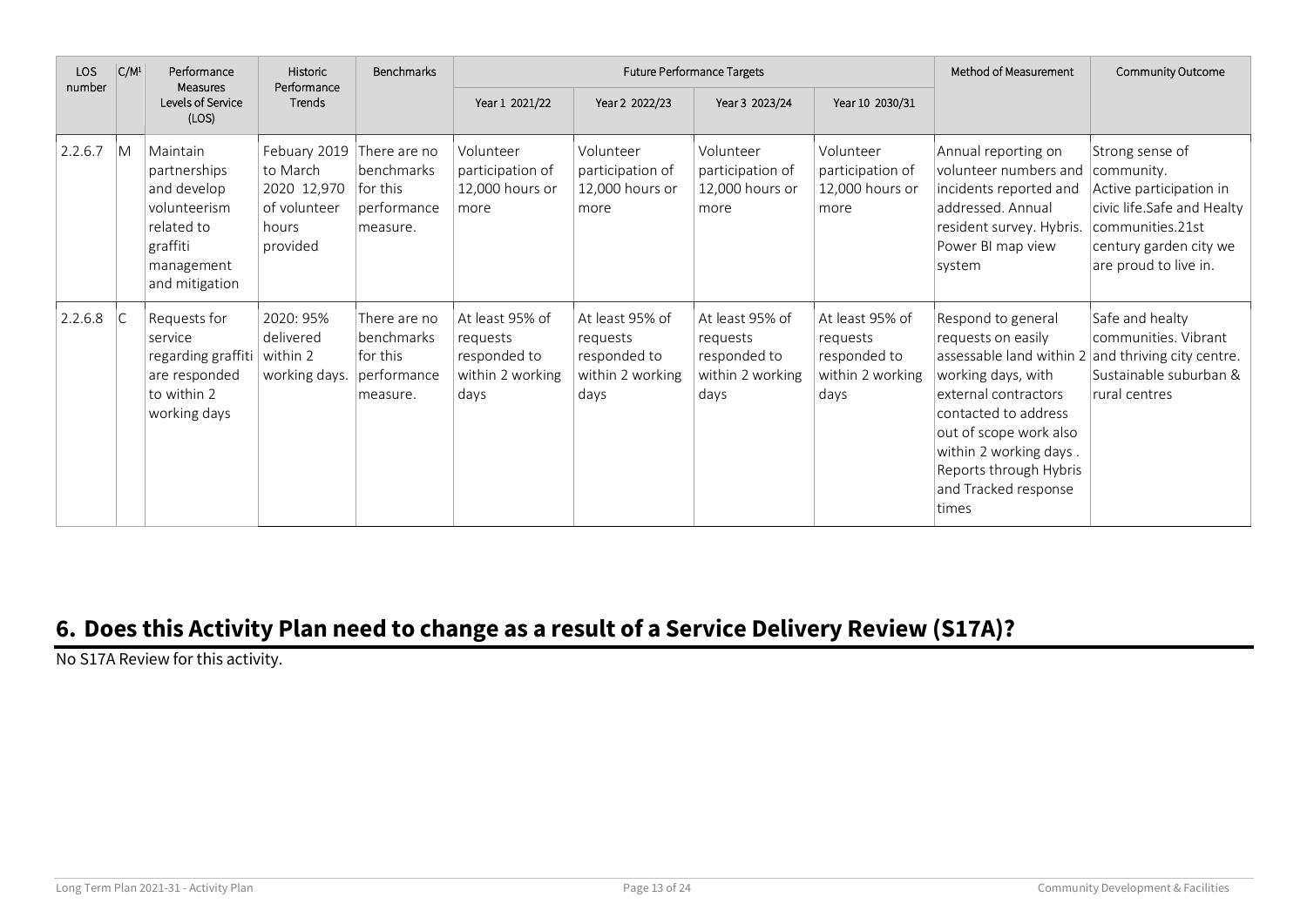# <span id="page-13-0"></span>**7. What levels of service changed from the LTP 2018-28 and why?**

| Activity/ Level of Service                                                                                                                                                                                                                                                                                                           | Change from 2018-28 LTP                                                             | Reason                                                                                                                                                                 | Options for consultation and engagement                     |
|--------------------------------------------------------------------------------------------------------------------------------------------------------------------------------------------------------------------------------------------------------------------------------------------------------------------------------------|-------------------------------------------------------------------------------------|------------------------------------------------------------------------------------------------------------------------------------------------------------------------|-------------------------------------------------------------|
| <b>DELETIONS</b>                                                                                                                                                                                                                                                                                                                     |                                                                                     |                                                                                                                                                                        |                                                             |
| 2.3.2 Effectively administer the community loans<br>scheme and all other grant funds under management<br>Target: 100% compliance with agreed management<br>and administration procedures for community loans<br>scheme and all other grant funds                                                                                     | 2.3.2 and 2.3.1.2 have been merged into a<br>single Level of Service under 2.3.1.2. | Both Levels of Service pertain to<br>effectively administering the grants<br>schemes for Council.                                                                      | Management measure, consultation<br>not required.           |
| <b>NEW</b>                                                                                                                                                                                                                                                                                                                           |                                                                                     |                                                                                                                                                                        |                                                             |
| 4.1.27.4 Community development and recreational<br>intitatives identified through Key Council Strategies<br>are prioritised and delivered, primarily,<br>Strengthening Communities, Multicultural, youth,<br>safety and Alcohol harm.<br>Target: 80% of the targets in the agreed<br>implementation plan are delivered and reported. | New Level of service                                                                | Promotes and allows the reporting on<br>Council's key Strengthening<br>Communities strategies and strategic<br>priorities                                              | Management measure, consultation<br>not required.           |
| 2.2.5.1 Community development and recreational<br>intitatives identified through Key Council Strategies<br>are prioritised and delivered, primarily,<br>Strengthening Communities, Multicultural, youth,<br>safety and Alcohol harm.<br>Target: 200 Partner Organisations health-checked<br>and reported                             | New Level of service                                                                | Key Quantative measure and driver of<br>expenditure. Promotes and allows the<br>reporting on Council's key<br>sterngthcommunity strategics and<br>strategic priorities | Management measure, consultation<br>not required.           |
| 4.1.27.1 Customers are satisfied with community<br>development and capacity building initiatives.<br>Target: 80% customer satisfaction with the delivery<br>of community development and recreational events,<br>programmes and initiatives                                                                                          | New Level of service                                                                | Ensures that feedback from the wider<br>community and those directly involved<br>defines and shapes provision in an<br>ongoing basis.                                  | Consultation not required.<br>Measures an existing service. |
| 2.2.6.6 Maintain partnerships / develop volunteerism<br>related to graffiti management and mitigation<br>Target: Maintain and support a volunteer roster: 120<br>volunteers *** and 40 organisations including family<br>groupos and schools                                                                                         | New Level of service                                                                | Graffiti mitigation is an important service<br>provided by this activity - no Levels of<br>Service existed previously.                                                 | Management measure, consultation<br>not required.           |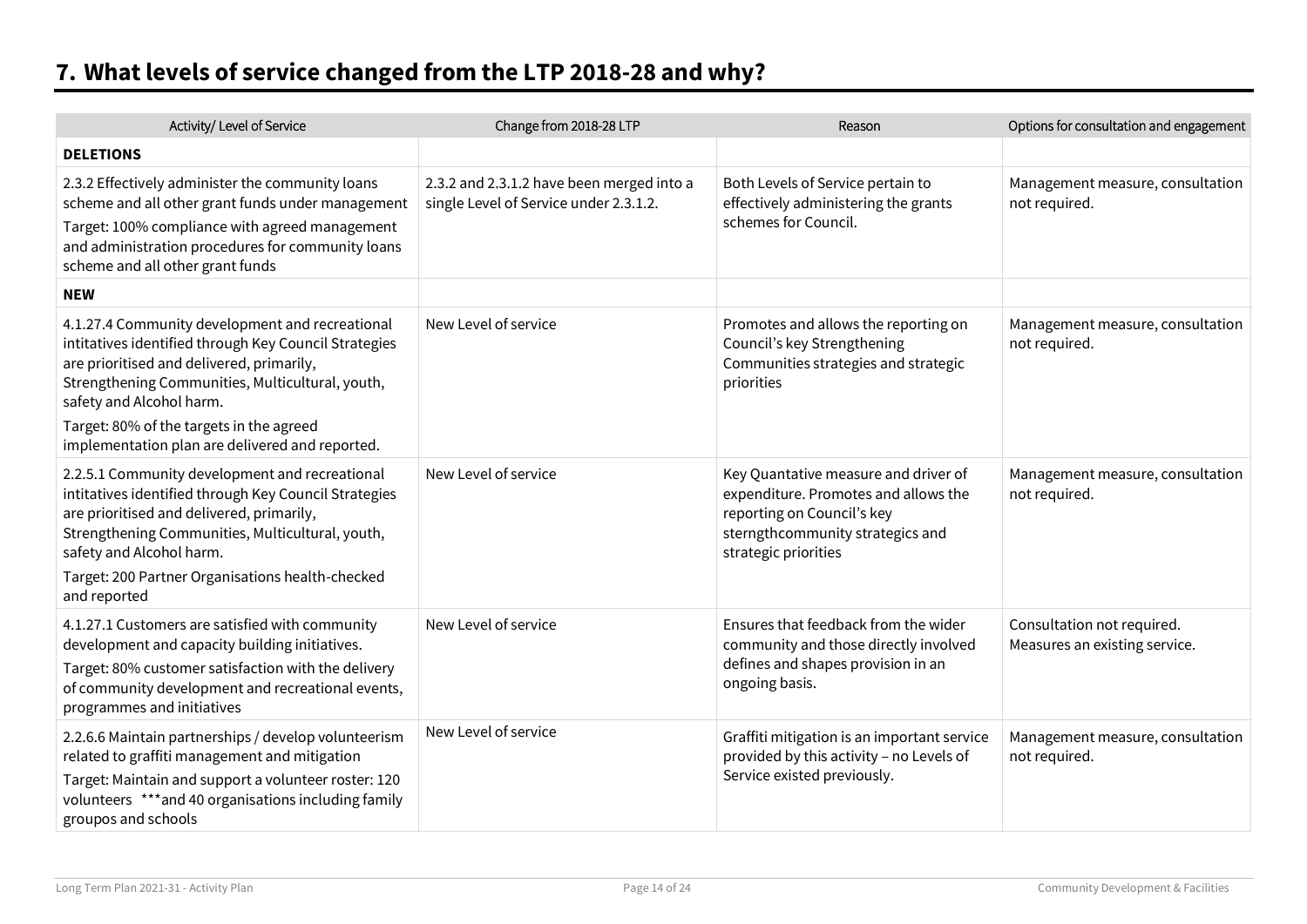| Activity/ Level of Service                                                                                                                                                                                | Change from 2018-28 LTP                                                                                                                                                                              | Reason                                                                                                                                                   | Options for consultation and engagement                                                                                                                                                       |
|-----------------------------------------------------------------------------------------------------------------------------------------------------------------------------------------------------------|------------------------------------------------------------------------------------------------------------------------------------------------------------------------------------------------------|----------------------------------------------------------------------------------------------------------------------------------------------------------|-----------------------------------------------------------------------------------------------------------------------------------------------------------------------------------------------|
| 2.2.6.7 Response times to requests for service are<br>within 2 working days                                                                                                                               | New Level of service                                                                                                                                                                                 | Graffiti mitigation is an important service<br>provided by this activity - no Levels of<br>Service existed previously.                                   | Management measure,<br>consultation not required.                                                                                                                                             |
| Target: Respond to general requests on easily<br>assessable land within 2 working days, with external<br>contractors contacted to address out of scope work<br>also within 2 working days: 95% or greater |                                                                                                                                                                                                      |                                                                                                                                                          |                                                                                                                                                                                               |
| 2.2.6.8 Requests for service regarding graffiti are<br>responded to within 2 working days                                                                                                                 | New Level of service                                                                                                                                                                                 | Graffiti mitigation is an important service<br>provided by this activity - no Levels of<br>Service existed previously.                                   | Consultation not required.<br>Measures an existing service.                                                                                                                                   |
| Target: At least 95% of requests responded to within<br>2 working days.                                                                                                                                   |                                                                                                                                                                                                      |                                                                                                                                                          |                                                                                                                                                                                               |
| <b>AMENDMENTS</b>                                                                                                                                                                                         |                                                                                                                                                                                                      |                                                                                                                                                          |                                                                                                                                                                                               |
| 2.3.1.2 Build volunteer participation through the<br>effective administration of the community grant<br>schemes.                                                                                          | Level of Service changed from: Effectively<br>administer the grants schemes for Council                                                                                                              |                                                                                                                                                          | Management measure, consultation<br>not required.                                                                                                                                             |
| Target: Strengthening Communities Fund supports<br>2,185,000 volunteer hours annually, subject to<br>eligible applications                                                                                | Target changed from: 100% compliance<br>with agreed management and<br>administration procedures for grants<br>schemes for Council                                                                    |                                                                                                                                                          |                                                                                                                                                                                               |
| 2.0.7 Support community management and<br>activation of facilities through a Council and<br>Community partnership model.                                                                                  | Target changed from: "At least 80% of<br>community facilities are activated<br>managed in partnership with the                                                                                       | This accurately reflects the operation of<br>the network as the result of the draft<br>network plan accurately reflecing how                             | Management measure, consultation<br>not required.                                                                                                                                             |
| Target: At least 82% of community facilities are<br>activated / managed in partnership with the<br>community.                                                                                             | community".                                                                                                                                                                                          | many facilities are operated by whom<br>and how. Increases to 83% community<br>operation over time.                                                      |                                                                                                                                                                                               |
| 2.0.1.1 Support the development of strong,<br>connected and resilient communities by supporting<br>the provision of a sustainable network of community<br>facilities.<br>Target: 89 - 91 Facilities       | Target changed from : "All Council-<br>managed facilities have occupancy rates of<br>35% or higher."<br>Per post-hearings briefing, target amended<br>from 93 - 95 Facilities to 89 - 91 Facilities. | Tangible quantative level of service<br>representing a substantial investment in<br>built assets.<br>Key Quantative measure and driver of<br>expenditure | Per Councillor briefing post-Hearings<br>- Council dispose of all properties<br>other than 27 Hunters Road, 42<br>Whero Terrace, 5 Worcester<br>Boulevard, and the Yaldhurst<br>Memorial Hall |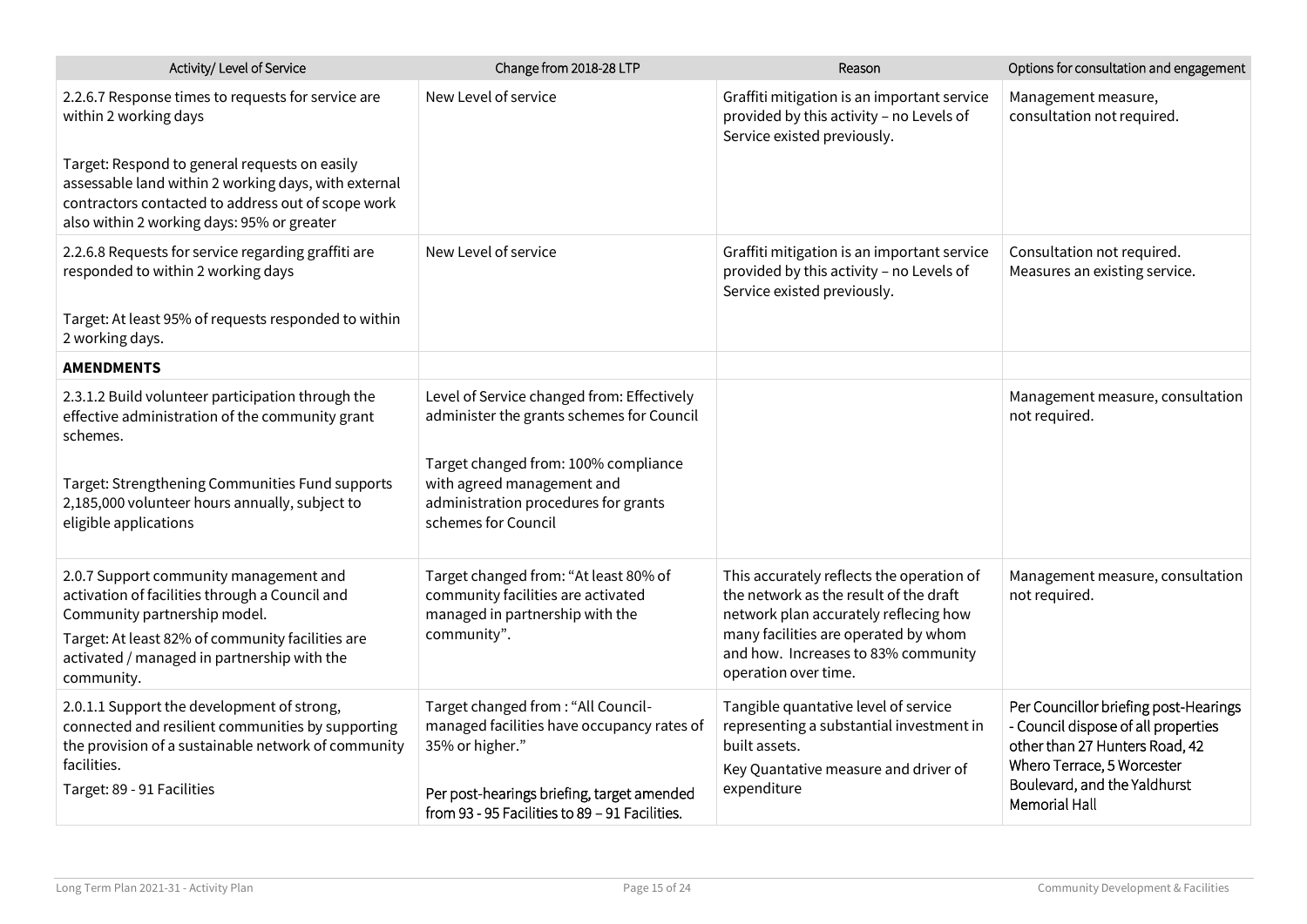| Activity/ Level of Service                                                                                                                                                                                                               | Change from 2018-28 LTP                                                                     | Reason                                                                                                                                                                                           | Options for consultation and engagement              |
|------------------------------------------------------------------------------------------------------------------------------------------------------------------------------------------------------------------------------------------|---------------------------------------------------------------------------------------------|--------------------------------------------------------------------------------------------------------------------------------------------------------------------------------------------------|------------------------------------------------------|
|                                                                                                                                                                                                                                          |                                                                                             | Utilisation / occupancy was not an<br>effective measure because it was open to<br>interpretation (e.g. a building could be<br>largely unutilised/underutilised but still<br>have someone in it). |                                                      |
| 2.0.1.2 Review and identify community facilities<br>surplus to requirement and recommend a course of<br>action<br>Target: Review network, identify facilities and<br>recommend options to Council for disposal.                          | Target changed from: Actions adopted in<br>the Community Facilities Plan are<br>implemented | Opportunity to increase efficiency                                                                                                                                                               | Management measure, consultation<br>not required.    |
| 4.1.27.2 Community development and recreation<br>projects and initiatives are identified, prioritised and<br>delivered locally<br>Target: Community Board Plans are developed every<br>three years; updated and reported annually - 100% | Target: "Community Board plans are<br>developed and implemented"                            | Level of service is more specific and the<br>target now provides for a report on the<br>the extent to which Community Board<br>plans have been achieved. Holding us all<br>more accountable      | No significant change, consultation<br>not required. |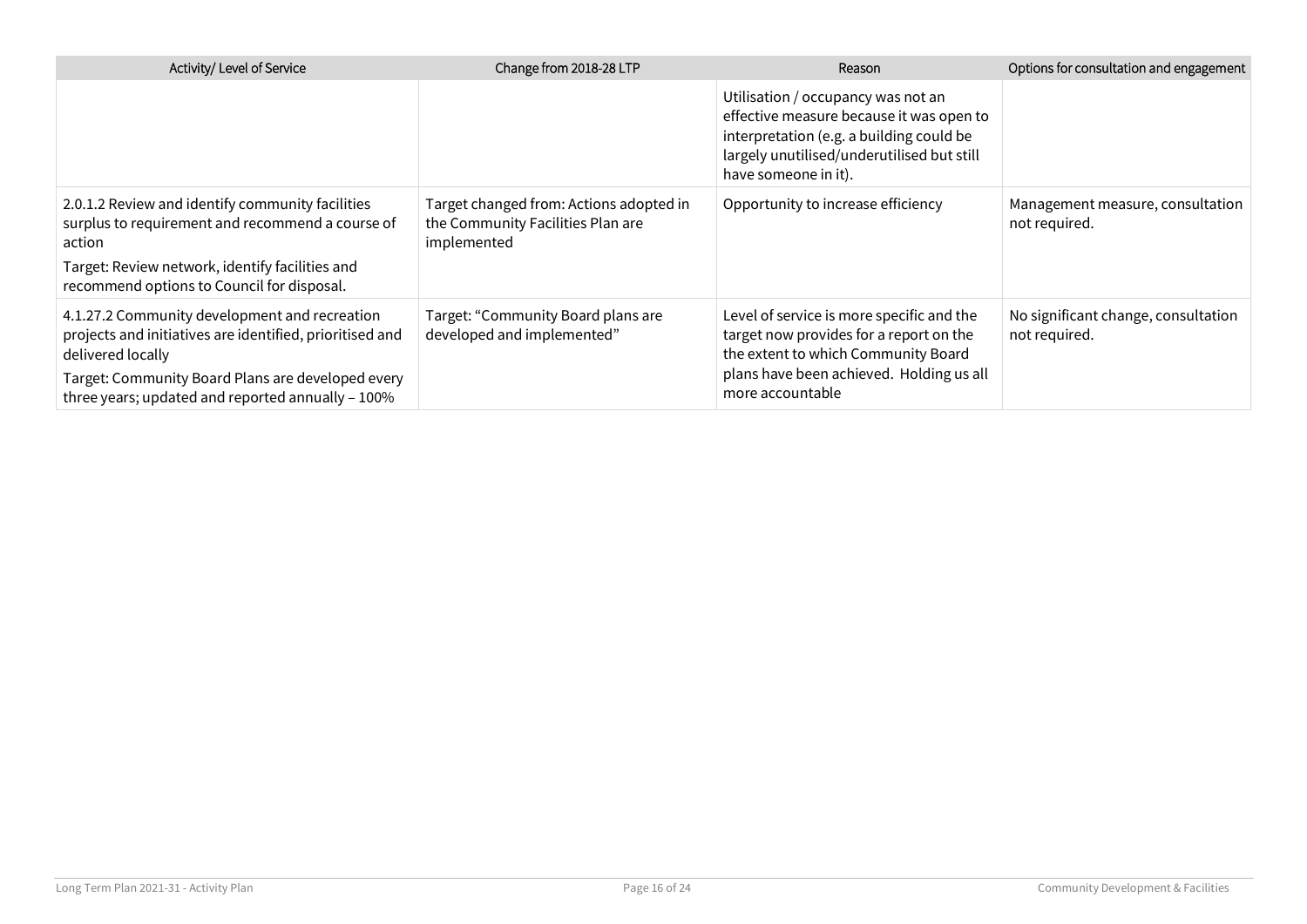#### <span id="page-16-0"></span>**Asset Network Snapshot:**

- Community Facility assets include 91 facilities, a mix of Community Halls, Volunteer Libraries and Early Learning Centres, a total replacement value of \$93.9m.
- There are four large multipurpose hub facilities at Halswell, Sumner and Bishopdale and Riccarton.
- There are four Heritage New Zealand registered assets and 24 other assets with recognised heritage significance that require management with specific adherence to Our Heritage, Our Taonga Heritage Strategy 2019-2029.
- Seven Community Facility assets provide disaster recovery function as assets under the Civil Defence Emergency Management Act 2002.

#### **Asset Condition Snapshot:**

- The network of community Facility assets is aging 40% of the network of assets by number (44% of the 2018 replacement cost value) were constructed in the three decades of the 1950's, 1960's and 1970's.
- The network has experiencedd historic operational and capital underinvestment leading to an ongoing backlog of deferred maintenance. There is an increasing quality gap between the new post-earthquake construction and the older and colder facilities.
- The average asset condition rating is 3.3 out of 5. A score of 2 out of 5 indicates the facility is in good condition for its intended use.
- Current capital renewals budget requests allow for up to four sites to be upgraded annually on a cyclic basis. Assets are prioritised for future renewals based on condition and utilisation. There are five 'Earthquake Prone Buildings' requiring assessment and future feasibility work.

#### **Improved Network Planning:**

 The *Community Facilities Network Plan* will provide future direction and guidance on achieving a balanced and improved future provision and management of Community Facilities. It aims to inform Council and Community Board decision making over the ongoing provision of Community Facilities.

Please refer to th[e Community Facilities Asset Management Plan](https://ccc.govt.nz/the-council/plans-strategies-policies-and-bylaws/plans/long-term-plan-and-annual-plans/long/final-long-term-plan-2021-31-documents) for more details.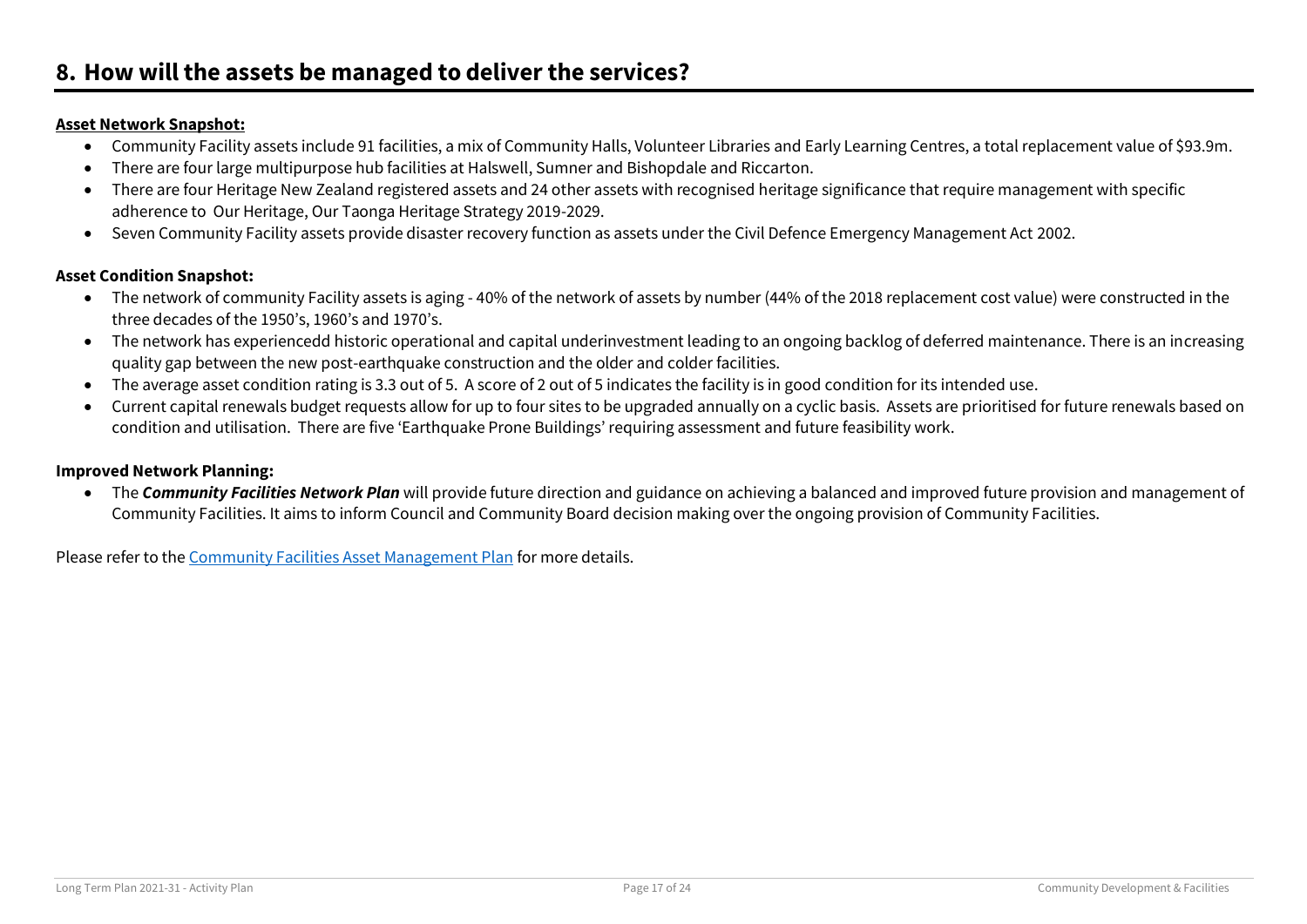# <span id="page-17-0"></span>**9. What financial resources are needed?**

| <b>Community Development and Facilities</b> |                               |                |                |                |                |                          |                             |                |             |                |             |
|---------------------------------------------|-------------------------------|----------------|----------------|----------------|----------------|--------------------------|-----------------------------|----------------|-------------|----------------|-------------|
| 000's                                       | <b>Annual Plan</b><br>2020/21 | LTP 2021/22    | LTP 2022/23    | LTP 2023/24    | LTP 2024/25    | LTP 2025/26              | LTP 2026/27                 | LTP 2027/28    | LTP 2028/29 | LTP 2029/30    | LTP 2030/31 |
| Activity Costs before Overheads by Service  |                               |                |                |                |                |                          |                             |                |             |                |             |
| Providing grants funding and loans          | 10,882                        | 10,376         | 11,145         | 10,508         | 12,011         | 11,023                   | 11,294                      | 11,574         | 11,869      | 12,174         | 12,484      |
| Community Facilities/ Volunteer Libraries   | 1,203                         | 1,199          | 1,208          | 1,257          | 1,182          | 1,211                    | 1,242                       | 1,272          | 1,306       | 1,342          | 1,376       |
| <b>Strenghtening Communities</b>            | 697                           | 681            | 687            | 703            | 703            | 718                      | 731                         | 748            | 766         | 785            | 804         |
|                                             | 12,781                        | 12,255         | 13,040         | 12,468         | 13,896         | 12,952                   | 13,266                      | 13,594         | 13,942      | 14,300         | 14,664      |
| Activity Costs by Cost type                 |                               |                |                |                |                |                          |                             |                |             |                |             |
| <b>Direct Operating Costs</b>               | 11,373                        | 11,125         | 11,877         | 11,254         | 12,652         | 11,677                   | 11,960                      | 12,256         | 12,568      | 12,889         | 13,216      |
| <b>Direct Maintenance Costs</b>             | 533                           | 474            | 484            | 495            | 508            | 521                      | 533                         | 546            | 561         | 576            | 591         |
| Staff and Contract Personnel Costs          | 1,373                         | 1,180          | 1,209          | 1,262          | 1,292          | 1,324                    | 1,357                       | 1,391          | 1,428       | 1,467          | 1,505       |
| <b>Other Activity Costs</b>                 | 14                            | $\overline{7}$ | $\overline{7}$ | $\overline{7}$ | $\overline{7}$ | $\overline{7}$           | 8                           | 8              | 15          | 15             | 15          |
|                                             | 13,293                        | 12,785         | 13,577         | 13,018         | 14,460         | 13,529                   | 13,858                      | 14,201         | 14,572      | 14,947         | 15,327      |
| <b>Activity Costs before Overheads</b>      | 13,293                        | 12,785         | 13,577         | 13,018         | 14,460         | 13,529                   | 13,858                      | 14,201         | 14,572      | 14,947         | 15,327      |
| Overheads, Indirect and Other Costs         | 1,652                         | 1,707          | 1,797          | 1,757          | 1,818          | 1,858                    | 1,865                       | 1,912          | 1,991       | 1,991          | 2,037       |
| Depreciation                                | 1,933                         | 2,112          | 2,220          | 2,337          | 2,449          | 2,572                    | 2,716                       | 2,868          | 3,022       | 3,191          | 3,389       |
| Debt Servicing and Interest                 | 164                           | 169            | 191            | 217            | 261            | 303                      | 366                         | 412            | 456         | 482            | 516         |
| <b>Total Activity Cost</b>                  | 17,043                        | 16,774         | 17,785         | 17,329         | 18,987         | 18,263                   | 18,806                      | 19,392         | 20,039      | 20,610         | 21,268      |
| <b>Funded By:</b>                           |                               |                |                |                |                |                          |                             |                |             |                |             |
| Fees and Charges                            | 640                           | 655            | 669            | 684            | 699            | 716                      | 733                         | 752            | 772         | 793            | 813         |
| <b>Grants and Subsidies</b>                 | 219                           | 224            | 228            | 233            | 239            | 244                      | 250                         | 257            | 263         | 271            | 278         |
| <b>Cost Recoveries</b>                      |                               | $\sim$         | $\sim$         | $\sim$         | $\mathbf{r}$   |                          | $\mathcal{L}_{\mathcal{A}}$ | $\sim$         | $\sim$      | $\blacksquare$ |             |
| <b>Total Operational Revenue</b>            | 859                           | 879            | 897            | 917            | 938            | 960                      | 984                         | 1,008          | 1,035       | 1,063          | 1,091       |
| <b>Net Cost of Service</b>                  | 16,183                        | 15,895         | 16,887         | 16,412         | 18,049         | 17,303                   | 17,822                      | 18,384         | 19,004      | 19,547         | 20,177      |
| <b>Funding Percentages:</b>                 |                               |                |                |                |                |                          |                             |                |             |                |             |
| Rates                                       | 95.0%                         | 94.8%          | 95.0%          | 94.7%          | 95.1%          | 94.7%                    | 94.8%                       | 94.8%          | 94.8%       | 94.8%          | 94.9%       |
| Fees and Charges                            | 3.8%                          | 3.9%           | 3.8%           | 3.9%           | 3.7%           | 3.9%                     | 3.9%                        | 3.9%           | 3.9%        | 3.8%           | 3.8%        |
| <b>Grants and Subsidies</b>                 | 1.3%                          | 1.3%           | 1.3%           | 1.3%           | 1.3%           | 1.3%                     | 1.3%                        | 1.3%           | 1.3%        | 1.3%           | 1.3%        |
| <b>Cost Recoveries</b>                      | 0.0%                          | 0.0%           | 0.0%           | 0.0%           | 0.0%           | 0.0%                     | 0.0%                        | 0.0%           | 0.0%        | 0.0%           | 0.0%        |
| <b>Capital Expenditure</b>                  |                               |                |                |                |                |                          |                             |                |             |                |             |
| <b>Replace Existing Assets</b>              | 551                           | 1,580          | 1,312          | 1,493          | 1,648          | 1,786                    | 1,991                       | 2,128          | 2,319       | 2,543          | 2,695       |
| Improve the Level of Service                | 1,500                         | $\blacksquare$ | 1,500          | $\sim$         | $\blacksquare$ | $\overline{\phantom{a}}$ | $\blacksquare$              | $\blacksquare$ | $\sim$      | 245            | 3,461       |
| <b>Total Activity Capital</b>               | 2,051                         | 1,580          | 2,812          | 1,493          | 1,648          | 1,786                    | 1,991                       | 2,128          | 2,319       | 2,789          | 6,157       |
|                                             |                               |                |                |                |                |                          |                             |                |             |                |             |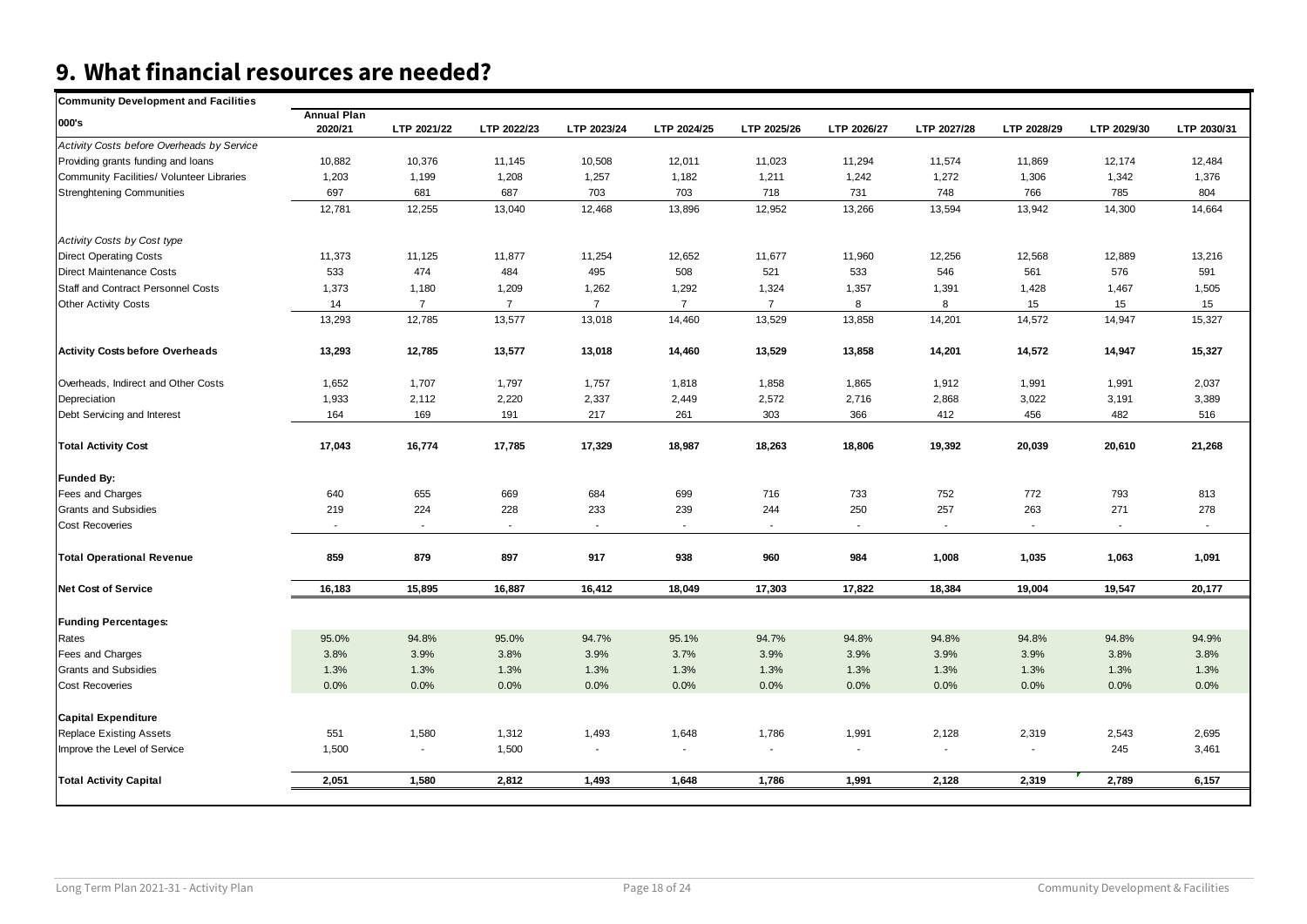### **Funding Consideration**

Local Government Act 2002 Section 101 Funding Consideration. The following tables are based on the financials from the previous page.

### **Funding Policy**

#### *Funding Principles*

| User-Pays | Exacerbator-Pays | Inter-Generational Equity | Separate Funding? |
|-----------|------------------|---------------------------|-------------------|
| LOW       | ∟ow              | LOW                       | LOW               |

The table above shows how Council has considered funding in relation to the Activity, using a simple high / medium / low scale:

- User-pays the degree to which the Activity can be attributed to individuals or identifiable groups rather than the community as a whole;
- Exacerbator-pays the degree to which the Activity is required as a result of the action (or inaction) of individuals or identifiable groups;
- Inter-generational equity the degree to which benefits can be attributed to future periods; and
- Separate funding the degree to which the costs and benefits justify separate funding for the Activity.

Where an Activity is paid for through a number of funding mechanisms, Council's practice is to meet its operating costs in the first instance from fees & charges and grants & subsidies (subject to the considerations outlined above). If the Activity requires further operational funding, this remainder is funded through rates.

This capital programme will be funded in accordance with the following principles:

| Investment type                      | Initial funding                    | Serviced and/or repaid by:          |  |  |  |
|--------------------------------------|------------------------------------|-------------------------------------|--|--|--|
| Renewal / replacement                | Rates and debt                     | Rates                               |  |  |  |
| Service Improvement and other assets | Debt                               | Rates                               |  |  |  |
| Growth                               | Debt and Development Contributions | Rates and Development Contributions |  |  |  |

### *Operating Cost Funding Policy*

This table below shows Council's broad funding target for the Activity (i.e. how much is paid for by individuals / groups, and how much by the community as a whole), and the associated funding mechanism used (i.e. general rates, targeted rates, user charges, etc.). As the precise balance between individual / group and community funding may vary in practice (particularly for volumetric fees and charges), the funding target for each of the below tables is expressed in broad terms rather than specific percentages:

- $\bullet$  Low = this source provides 0%-25% of the funding for this Activity;
- Medium = this source provides 25%-75% of the funding for this Activity; and
- High = this source provides 75%-100% of the funding for this Activity.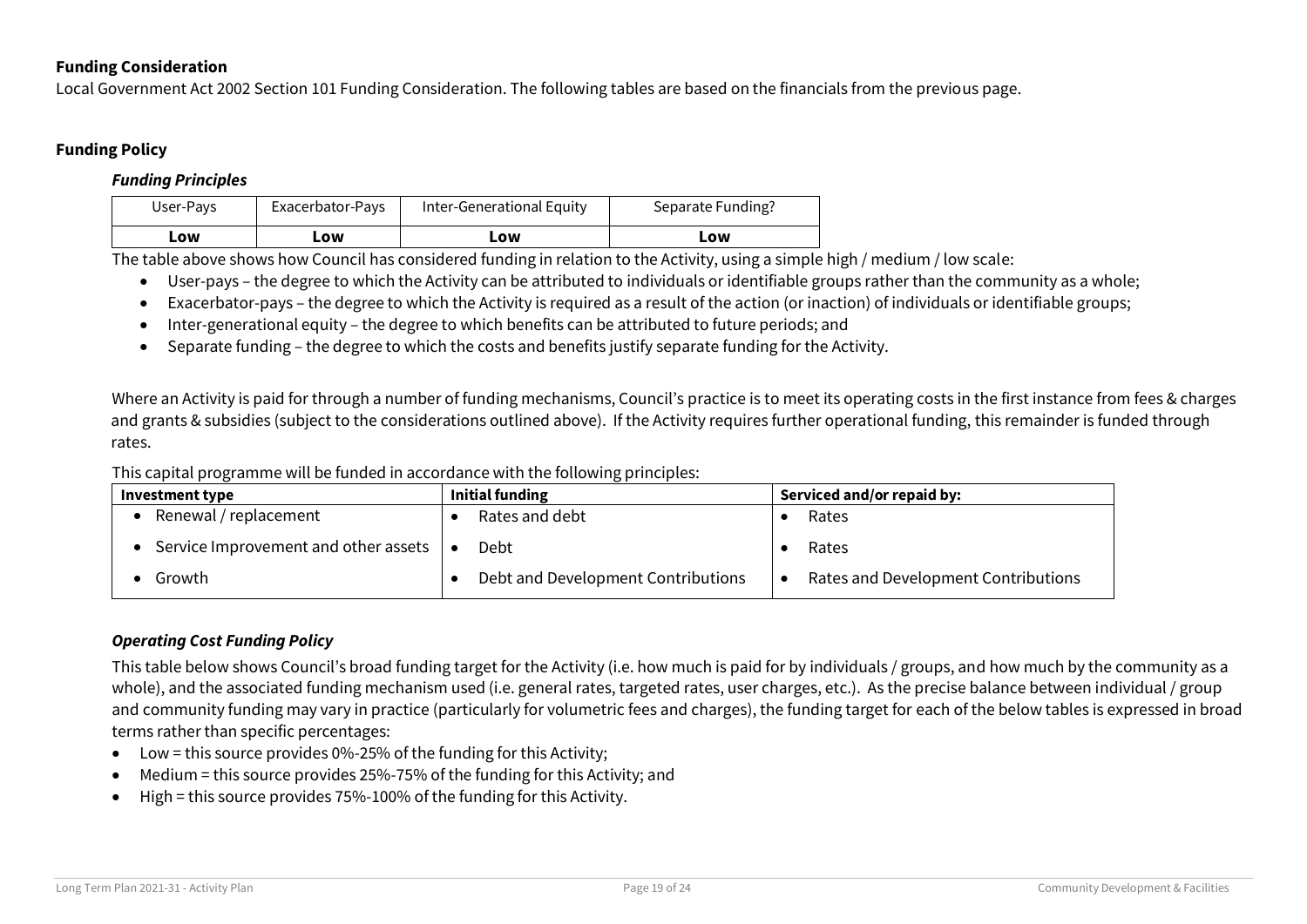|                       | <b>Funding Target</b> | <b>Funding mechanism</b>                                              |                                                                             |  |  |  |  |
|-----------------------|-----------------------|-----------------------------------------------------------------------|-----------------------------------------------------------------------------|--|--|--|--|
| Individual /<br>Group | Community             | Community                                                             |                                                                             |  |  |  |  |
| Low                   | High                  | <b>Fees &amp; Charges (Low)</b><br><b>Targeted Rates</b><br>$(Low)^*$ | <b>General Rates (High)</b><br>$\bullet$<br><b>Grants &amp; Other (Low)</b> |  |  |  |  |

*\* The Akaroa Community Health Trust targeted rate is included in this activity*

### *Capital Cost Funding Policy for this Activity*

| Rates       | <b>Borrowing</b> | DC s | Grants and Other |
|-------------|------------------|------|------------------|
| <b>High</b> | LOW              |      |                  |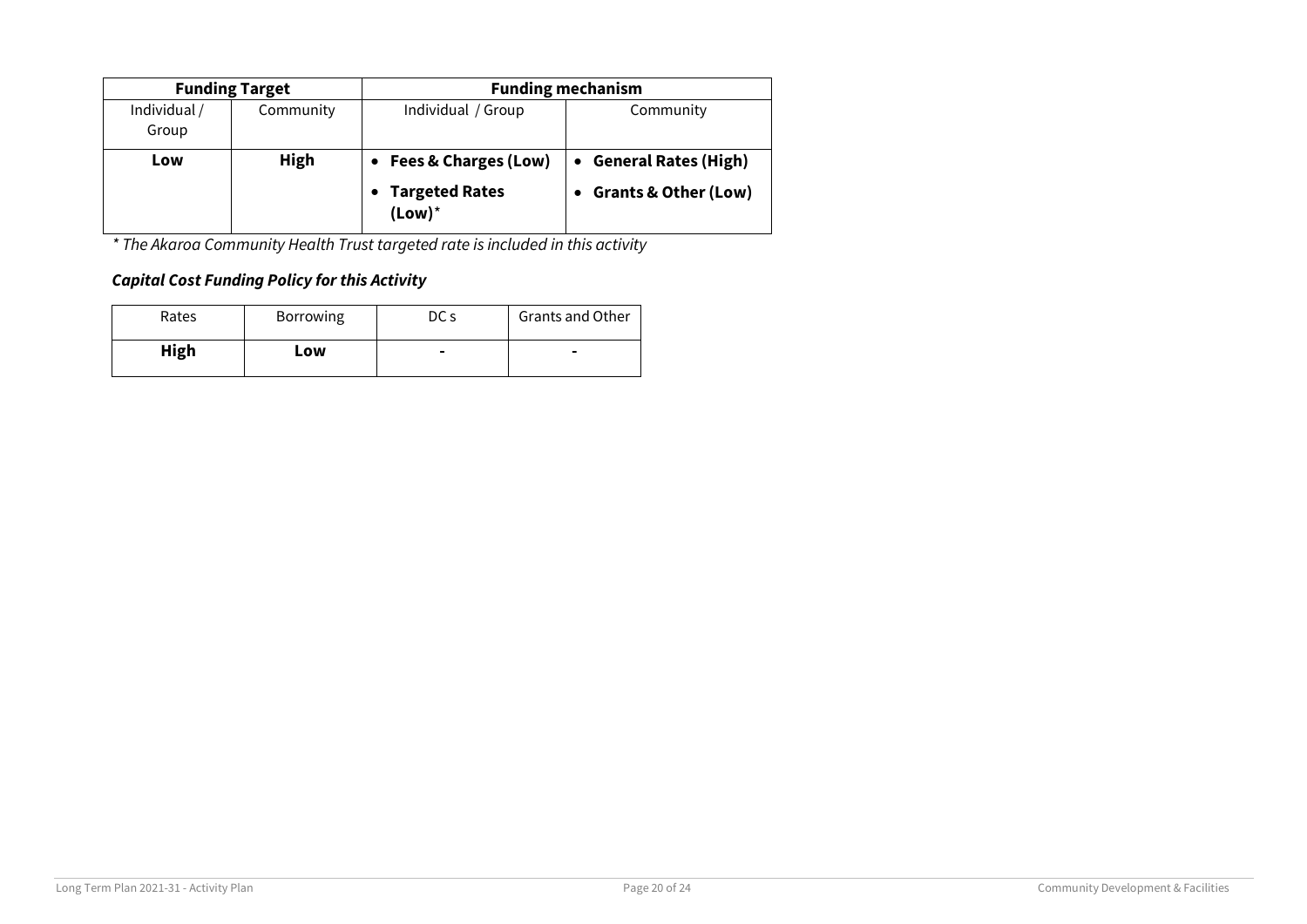### <span id="page-20-0"></span>**10. How much capital expenditure will be spent, on what category of asset, and what are the key capital projects for this activity?**

|                 |                                             |       | <b>Planned Capital Programme Detail by Activity</b>                            |         |         |         |         |         |         |         |         |         |         | (5000)       |
|-----------------|---------------------------------------------|-------|--------------------------------------------------------------------------------|---------|---------|---------|---------|---------|---------|---------|---------|---------|---------|--------------|
| <b>Activity</b> | Driver                                      | ID    | Project Name                                                                   | 2021/22 | 2022/23 | 2023/24 | 2024/25 | 2025/26 | 2026/27 | 2027/28 | 2028/29 | 2029/30 | 2030/31 | <b>Total</b> |
|                 | <b>Community Development and Facilities</b> |       |                                                                                |         |         |         |         |         |         |         |         |         |         |              |
|                 | <b>Asset Renewal</b>                        |       |                                                                                |         |         |         |         |         |         |         |         |         |         |              |
|                 |                                             | 544   | <b>Delivery Package - Community Centres</b><br>Renewals & Replacements         | 437     |         |         |         |         |         |         |         |         |         | 437          |
|                 |                                             | 20053 | <b>Shirley Community Centre</b>                                                |         |         |         |         |         |         |         |         | 245     | 3,461   | 3,706        |
|                 |                                             | 36872 | Programme - Community Centres Renewals<br>& Replacements                       | 1,062   | 1,201   | 1,354   | 1,522   | 1,691   | 1,859   | 2,048   | 2,227   | 2,437   | 2,652   | 18,053       |
|                 |                                             | 36873 | Programme - Pioneer & Leased Early<br>Learning Centres Renewals & Replacements | 82      | 110     | 138     | 126     | 96      | 132     | 79      | 92      | 106     | 43      | 1,004        |
|                 |                                             |       | <b>Level of Service Improvement</b>                                            |         |         |         |         |         |         |         |         |         |         |              |
|                 |                                             | 56802 | <b>Multicultural Recreation and Community</b>                                  |         | 1,500   |         |         |         |         |         |         |         |         | 1,500        |
|                 |                                             |       | Centre                                                                         |         |         |         |         |         |         |         |         |         |         |              |
|                 |                                             |       | <b>Community Development and Facilities Total</b>                              | 1,581   | 2,811   | 1,492   | 1,648   | 1,787   | 1,991   | 2,127   | 2,319   | 2,788   | 6,156   | 24,700       |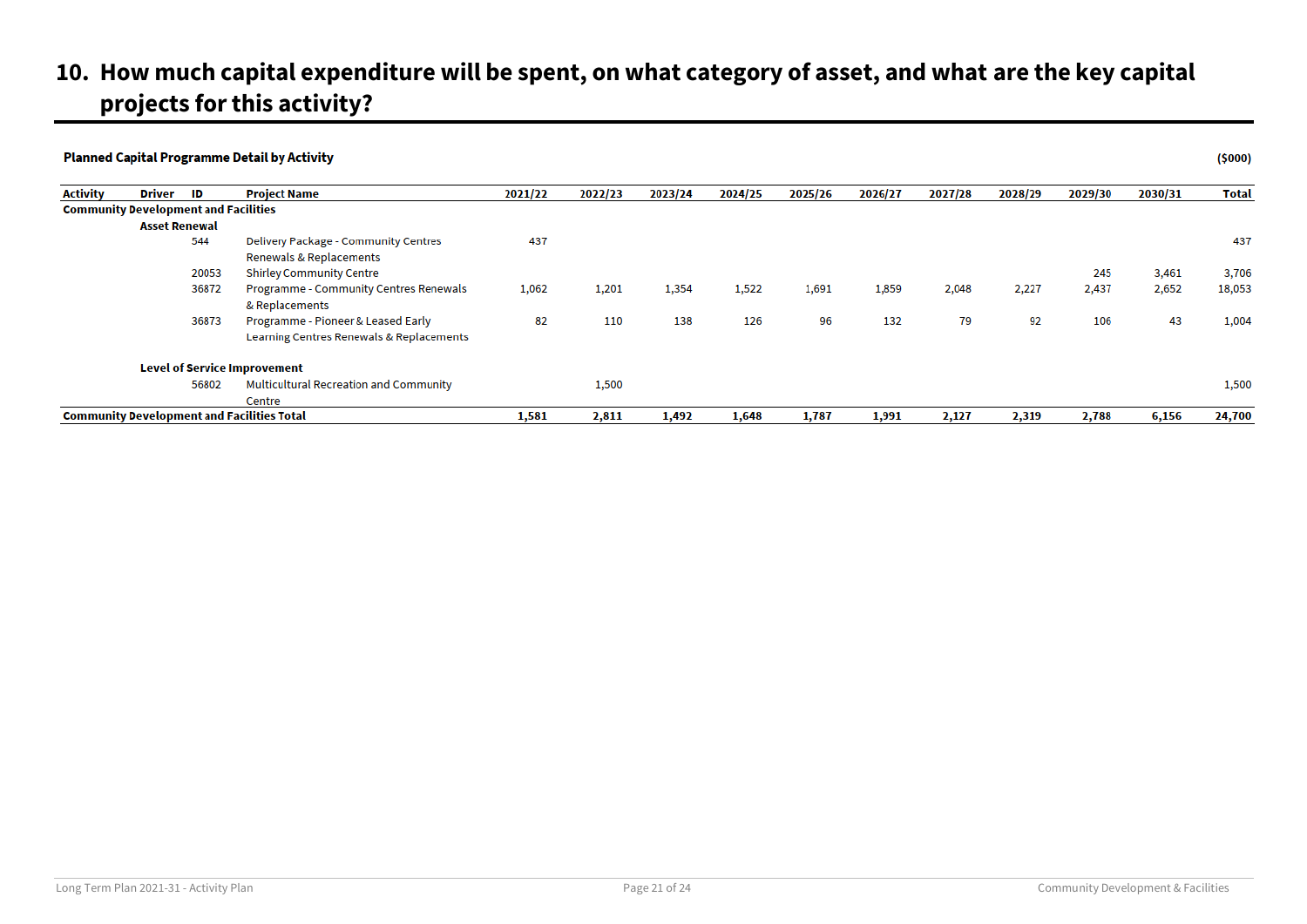### <span id="page-21-0"></span>**11. Does this activity have any significant negative effects on social, economic, environmental or cultural wellbeing, now or in the future?**

| <b>Negative Effect</b> |                                                                                                                                                                                                                           | <b>Mitigation</b>                                                                                                                                                                                                                                                                                                                          |
|------------------------|---------------------------------------------------------------------------------------------------------------------------------------------------------------------------------------------------------------------------|--------------------------------------------------------------------------------------------------------------------------------------------------------------------------------------------------------------------------------------------------------------------------------------------------------------------------------------------|
|                        | <b>Social</b>                                                                                                                                                                                                             |                                                                                                                                                                                                                                                                                                                                            |
|                        | 1. Imbalanced distribution of support due to<br>community needs could lead to envy /<br>perception of unfairness                                                                                                          | Support elected members to basing decisions on Council policy and demonstrated neeed.                                                                                                                                                                                                                                                      |
|                        | 2. Does funding community organisations create a<br>culture of reliance / dependency?                                                                                                                                     | Avoid propping up unsustainable initiatives or organisations. Remain flexible, encourage early<br>conversations and support multi-party solutions.                                                                                                                                                                                         |
|                        | <b>Economic</b>                                                                                                                                                                                                           |                                                                                                                                                                                                                                                                                                                                            |
|                        | 3. Over \$7M in community funding (OPEX) is a<br>significant cost to rates.<br>4. Portfolio of Community Facilities degenerating<br>due to insufficient operational and maintenance<br>resources.                         | Provide the best return possible for every dollar invested.<br>Prioritise top 15 facilities for resourcing based on usage, community need and importance. Identify and<br>dispose of facilities surplus to requirement.                                                                                                                    |
|                        | <b>Environmental</b>                                                                                                                                                                                                      |                                                                                                                                                                                                                                                                                                                                            |
|                        | 5. This activity has a reliance on built assets<br>• Lease management - "closed shop" - who<br>"gets" the facility<br>• Does everyone have equitable access<br>• Fair maintenance of the facilities across the<br>network | Where ever possible leasing opportunities and funding requests are contestable and open to the community.<br>Council retain control of access to Council operated facilities.<br>Base decisions on access on Council policy and demonstrated need.<br>Maintenance allocated as resources allow and in line with the asset management plan. |
|                        | Cultural                                                                                                                                                                                                                  |                                                                                                                                                                                                                                                                                                                                            |
|                        | 6. Some cultures and cultural groups may feel left<br>out                                                                                                                                                                 | Establish a Multicultural Advisory Group to inform, cross reference and peer Council's decision making.<br>Present and agree an annual implementation plan for the Multicultural Strategy. Focus the work programme<br>around this.                                                                                                        |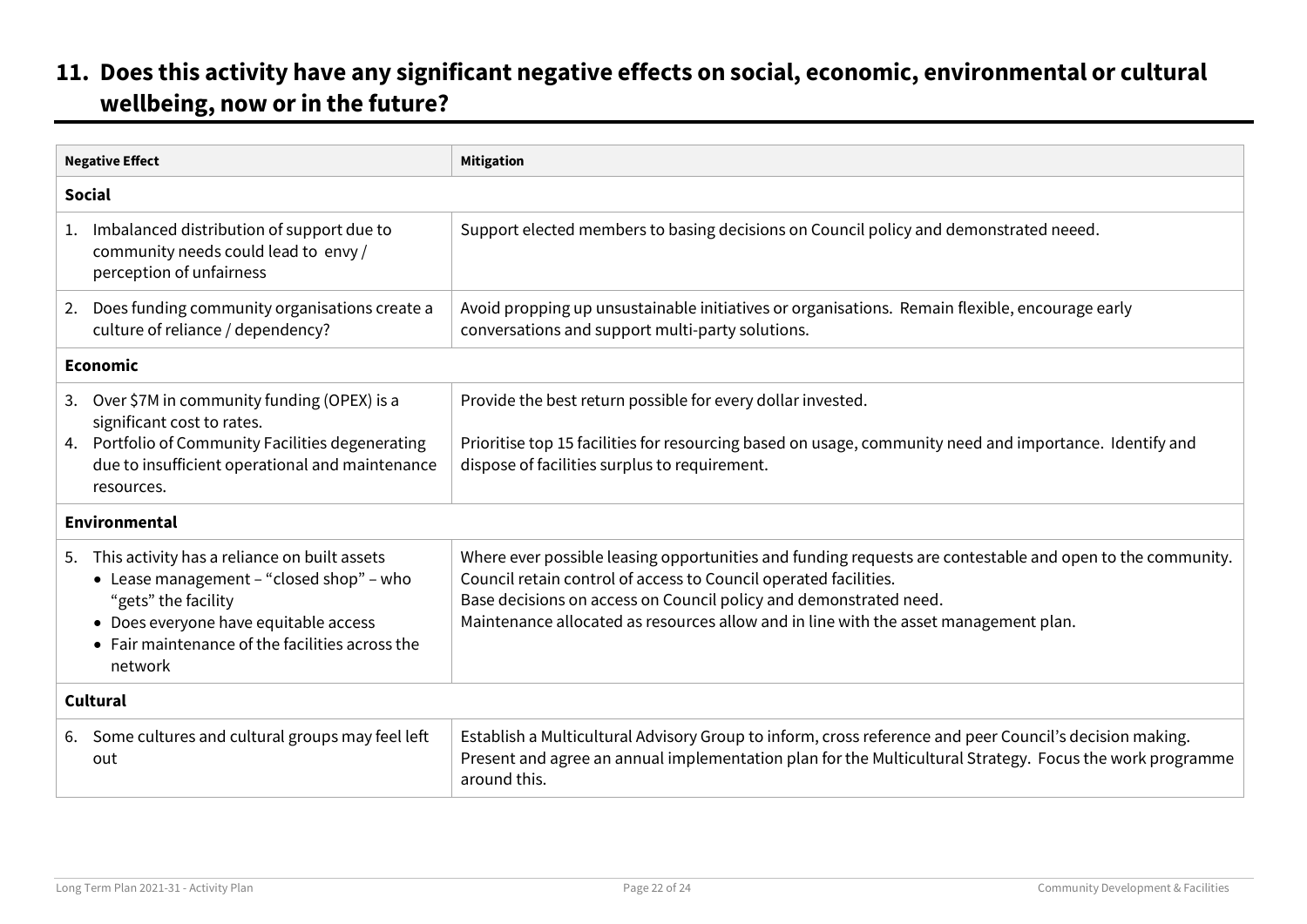### <span id="page-22-0"></span>**12. What risks are identified and what controls and mitigations are planned?**

The following risks are those prioritised as being particularly relavent to this activity and this activity management plan. There is no intent to duplicate Council's wider risk management approach.

| Risk / Uncertainty: (for each risk you identify, complete the following sections. You can have more than<br>one cause or result/outcomes for each risk, we suggest a maximum of 5 items against each risk) |                                                                                                                                                                                                                                                    | Assessed Risk Level                                                                                                                                                                                                      |          | <b>Controls and Mitigations</b> |                                                                                                                                                                                                                                                                                                                                                                                                                                                                                   |
|------------------------------------------------------------------------------------------------------------------------------------------------------------------------------------------------------------|----------------------------------------------------------------------------------------------------------------------------------------------------------------------------------------------------------------------------------------------------|--------------------------------------------------------------------------------------------------------------------------------------------------------------------------------------------------------------------------|----------|---------------------------------|-----------------------------------------------------------------------------------------------------------------------------------------------------------------------------------------------------------------------------------------------------------------------------------------------------------------------------------------------------------------------------------------------------------------------------------------------------------------------------------|
| There is a risk that/of:                                                                                                                                                                                   | Caused By:                                                                                                                                                                                                                                         | Resulting In:                                                                                                                                                                                                            | Inherent | Residual                        |                                                                                                                                                                                                                                                                                                                                                                                                                                                                                   |
| Risk Title: COVID-19 response                                                                                                                                                                              |                                                                                                                                                                                                                                                    |                                                                                                                                                                                                                          |          |                                 |                                                                                                                                                                                                                                                                                                                                                                                                                                                                                   |
| Greater reliance on<br>community grant funding for<br>the sustainability of partner<br>organisations                                                                                                       | COVID-19 impacting on<br>human and financial<br>resources availiable to<br>community partners                                                                                                                                                      | Greater reliance on<br>Council grant funding to<br>cover core services on a<br>permanent basis.                                                                                                                          | High     | Medium                          | Contine to support community based partner organisations at a level<br>of service through grant funding and community development<br>initiatives designed to support sustainability<br>Accept that some community organisations that are "over reliant" on<br>grant funding and are inherently unsustainable will fail.<br>Avoid propping up unsustainable initiatives or organisations.<br>Remain flexible, encourage early conversations and support multi-<br>party solutions. |
| Reduction in the resources<br>avialiable to deliver Levels of<br>Service                                                                                                                                   | COVID-19 impacting on<br>Council's revenue stream                                                                                                                                                                                                  | Reduced human and<br>financial resources<br>availiable from Council to<br>deliver levels of service                                                                                                                      | High     | Low                             | Reduce levels of service commensurate with resources.                                                                                                                                                                                                                                                                                                                                                                                                                             |
| Reduction in the capacity of<br>community based partner<br>organisations and<br>stakholders.                                                                                                               | COVID-19 impacting on<br>human and financial<br>resources availiable to<br>community partners                                                                                                                                                      | Volunter burnout,<br>proportionally hugher<br>negative impact on the<br>most vulnerable.                                                                                                                                 | High     | Medium                          | Assist partnerorganisations in downsizing or re focusing as needed.<br>Avoid propping up unsustainable initiatives or organisations.<br>Remain flexible, encourage early conversations and support multi-<br>party solutions.                                                                                                                                                                                                                                                     |
| Risk Title: Collaborative approach to funding and community development                                                                                                                                    |                                                                                                                                                                                                                                                    |                                                                                                                                                                                                                          |          |                                 |                                                                                                                                                                                                                                                                                                                                                                                                                                                                                   |
| During times of high workload<br>or stress the organsations<br>collaborative approach ro the<br>provision of advice and<br>decision making becomes less<br>robust                                          | Multi-faceted approach to<br>engaging he organisation by<br>customers.<br>Not always using the optimal<br>breadth of the organisation<br>when providing advice or<br>making decisions.<br>Periods of intense workload<br>or organisational stress. | Increased use of resources<br>responding to requests.<br>Advise given and decisions<br>made without considering<br>all relavent information.<br>Inconsistant levels of<br>knowledge on issues<br>within the organisation | High     | Medium                          | Continually reenforse the use of approved communication channels<br>through the OCE and Governance teams.<br>Follow delegated authority for decision making including GM's and<br>ELT.<br>Multi disciplined funding advisor teams.<br>Include multi-unit partners in the provision af advice and decisions.<br>Remain flexible to reprioritation.<br>Use the front page test and discuss issues with the relavent team<br>within the Public Information and Participation Team.   |